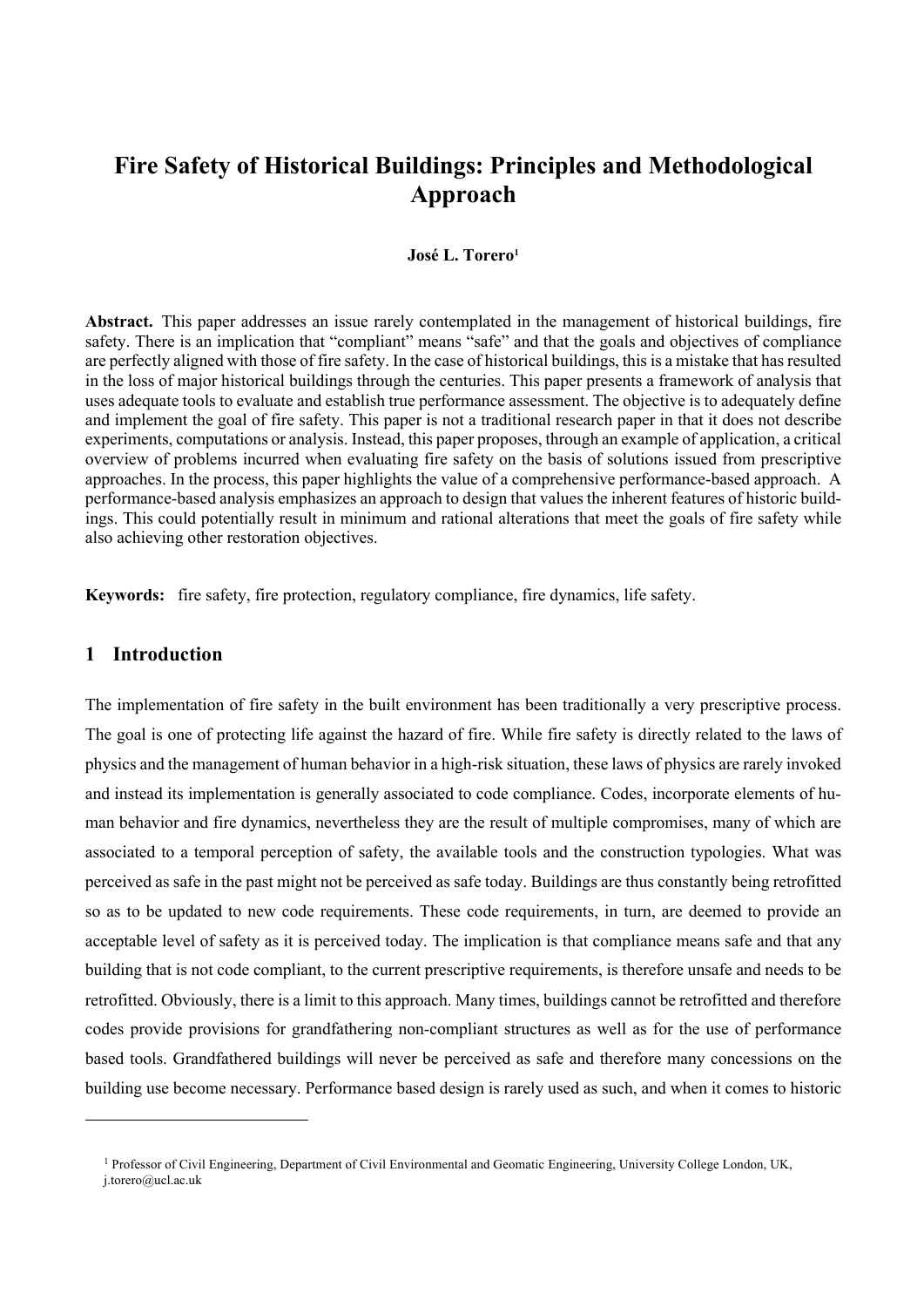buildings, its use is mostly directed towards obtaining certain specific equivalencies that allow to ascertain that omissions to the codes are acceptable.

When it comes to historic buildings, the building incorporates a contextual value that is generally not accounted by codes. Certain features of the building (ex. architecture, ornaments, construction techniques) cannot be modified without diminishing the value of the building. Furthermore, many times the building will house inherently valuable objects that are part or not of the fabric of the building (ex. murals, paintings, art object, religious objects, etc.). Many of these objects and their use can represent a hazard themselves (ex. preservation fluids in a natural history museum, fabrics in a textile museum, candles in a church, etc.). These features of historic buildings make them a challenge because it becomes unacceptable to alter the building to include modern fire protection features (ex. smoke detectors, sprinklers, fire rated stairs, etc.) and it is many times impossible to manage hazards in a manner consistent with code assumptions (ex. no combustibles in egress paths, fuel characteristics corresponding to the assumptions embedded in the design of fire protection systems, etc.). Thus, the fire safe design of a historic building represents a challenge. The challenge is based on the need to achieve an adequate level of safety, in a building that has many alteration constraints and where common tools for fire protection become unacceptable.

The conventional approach of attaining compliance or to implement equivalent solutions by means of bridging performance-based design has proven inadequate resulting in many losses where the final explanation is that the building was non-compliant and therefore the failure should be expected.

Detailed reviews of many aspects of fire safety in the context of historical buildings have been written [1] and the unique features of historical buildings that affect fire safety have been recognized by many and have been discussed many times in great detail. Nevertheless, these reviews focus on framework type explanations of the different problems but do not offer a means to take advantage of the inherent features of the historical buildings.

Carattin and Brannigan [2] provide one of the most eloquent reviews of the complexities associated to the implementation of fire safety in historical buildings. Not only they address the multiple variables of the problem, the major constraints associated by the nature and value of the buildings but they also study in detail the many limitations of the analytic tools commonly used for establishing if a building is fire safe. Carattin and Brannigan establish in their review [2] the weakness of codes and standard design practices when addressing historic structures. Their concern is summarized when they state that: "because they are called "buildings," designers and code writers and enforcers routinely assume that they are simply older versions of the modern buildings they work with. But they are not." The review covers several examples and relevant issues nevertheless is centered around life safety and only briefly discusses other issues associated to the fire safety strategy.

The focus of most of the work on fire safety of historical buildings remains on life safety and the means to quantify in a comparative manner the importance of the building and its contents is not clearly discussed. A very good example of this approach is the review by Bernardini [1] where, after a detailed explanation of the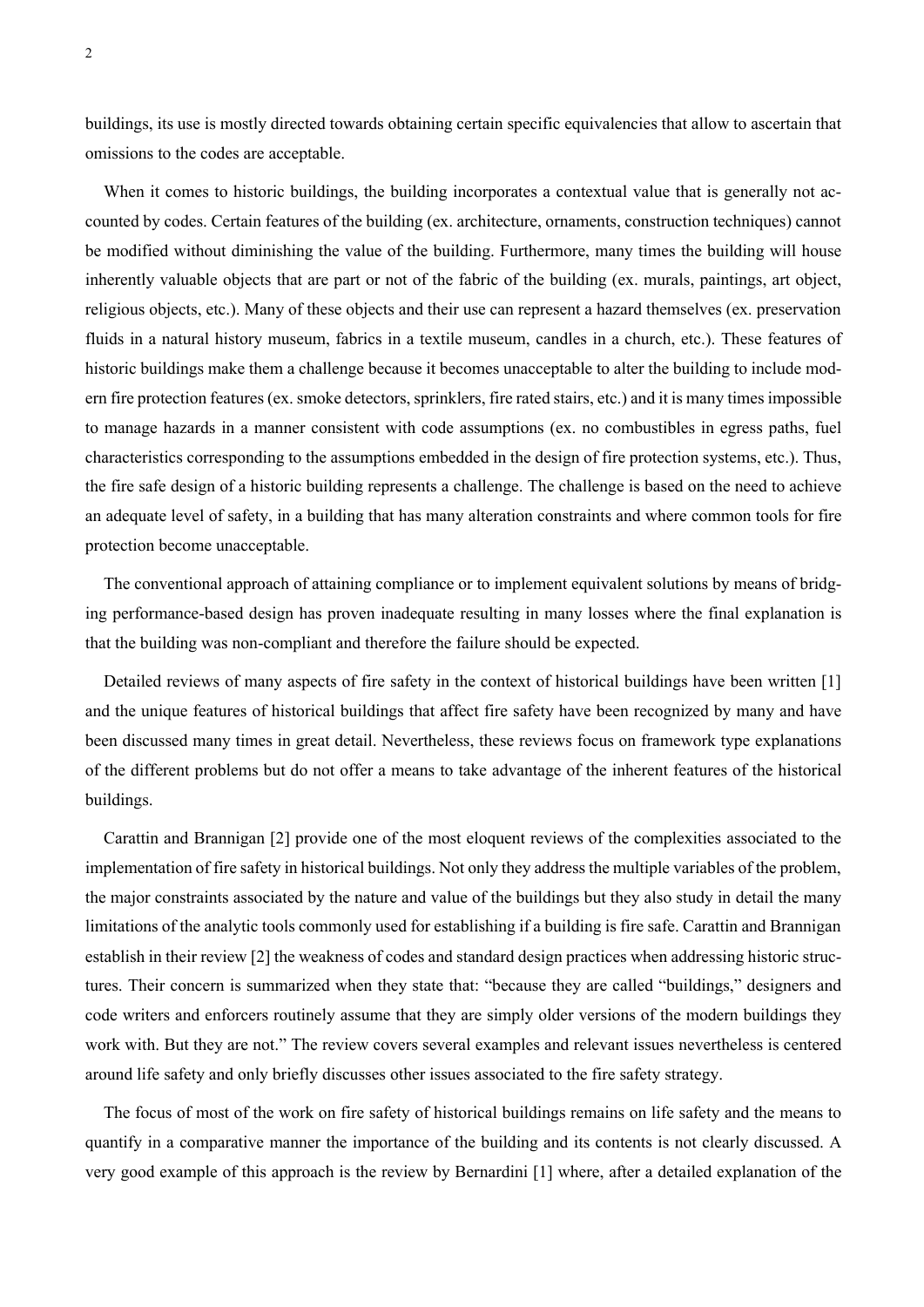issues, the focus is placed back on effective means of wayfinding as a mechanism to aide egress without major modifications to the building fabric. Reviews that address recent advances in codes and legislation treat fire in a simple manner and remain focused in the adaptation of buildings to meet current standards while taking into account the desire to minimize intervention ("older versions of the modern buildings" [2]). None of these changes take advantage of the inherent safety of the historic buildings or propose novel approaches towards a quantitative analysis of safety [3].

Studies have addressed management as a means of improving life safety in historical buildings, but the principles evoked are a simple and direct extrapolation of approaches used for modern buildings [2] without a direct link to the inherent features specific to historic buildings [4].

The review by Marrion [5] attempts to describe performance criteria that could be used as a basis for design. In this review a lessons-learnt approach is presented, where a series of assumed causes for fires are presented but which are not based on thorough fire investigations. Thus, the link to adequate intervention is tenuous. Methods to deliver performance based designs have even been codified [6, 7], nevertheless as described by Watts and Solomon [8], much of what is presented in NFPA 914 [6] relies on judgments that are partly subjective and on agreement of the involved parties, including the authority having jurisdiction. The focus therefore still reverts back fully to life safety and is tainted by expert judgement. Carattin and Brannigan [2] warn against expert judgement as a means to address fire safety in historic buildings.

One of the clearer attempts to use a performance approach towards the analysis of a historic building addresses the refurbishment of the "Teatro Comunale Niccolò Piccinni" in Bari [9]. Here, a combination of fire protection measures and calculation tools are used to deliver what is deemed as an acceptable solution. This solution incorporates structural components, new compartmentalization requirements, active fire protection measures and major modifications of the architecture (stairs). Despite the detailed explanations provided on the measures taken, there is no quantitative assessment on how the objectives of the refurbishment were attained or on how the inherent features of the building supported the proposed solution. The exception is the structural analysis where performance criteria are defined but they are established either in regulatory terms (i.e. Fire Resistance [10]) or by means of arbitrary thresholds (i.e. 400°C fires). These criteria are valuable in that they serve to assess the robustness of the structure but do not take account the actual fires possible within the building. In some manner, the treatment of the historic building remains as that of an older version of a modern building [2].

Approaches that deviate from life safety have also been published. Many of these studies have produced frameworks that analyze in a systematic manner risk within historic buildings or the potential upgrade options that can be used to upgrade the fire safety of historic buildings. These studies use complex tools such as Analytic Hierarchy Process [11] where all options are tested against constraints such as cost or valuable historical attributes. Many of these studies rely on expert opinion but do not define what constitutes an expert (against the warnings of reference [2]) or how the risk assessment can be transformed into design approaches that take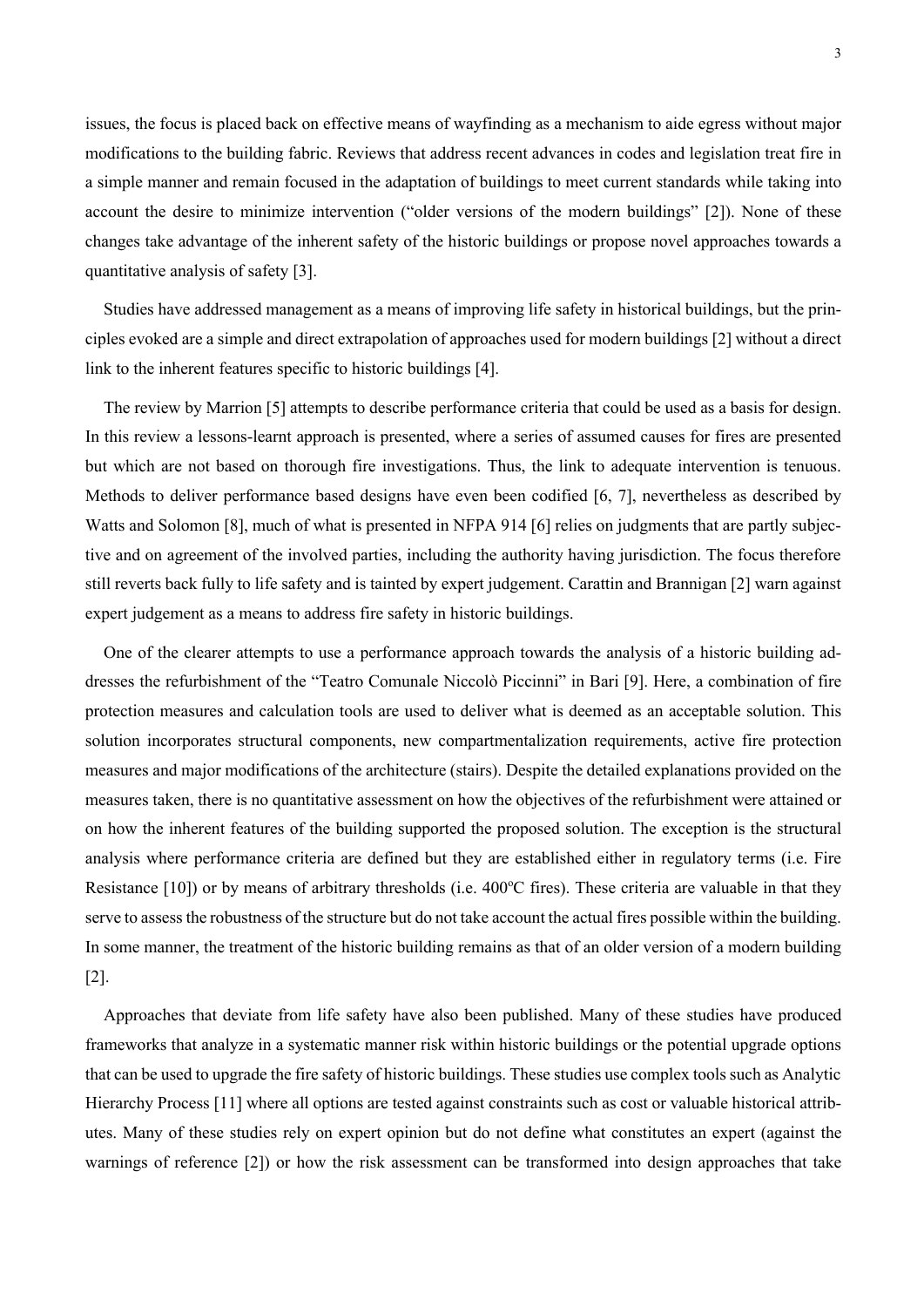advantage of the inherent features of the building [12]. In some cases, these risk assessment tools have even been incorporated into Geographic Information Systems (GIS) [13] without resolving the basic principles of fire safety and many times defining fire safety on the basis of incorrect principles such as ignition risk. In a similar manner, studies have suggested the use of BIM for the purposes of addressing fire safety, in particular the Historical Building Information Modelling (H-BIM) approach. While accurate digital representations of historic buildings will be with no doubt valuable to achieve an optimized approach to fire safety, none of these approaches has yet incorporated any of the fundamental issues of fire safety [14]. These studies fail in several manners, first they do not establish in a quantifiable manner the safety objectives, second, they do not take into account the beneficial attributes of the building and finally they do not address in a quantifiable manner the impact of proposed modifications. In the absence of these three fundamental features these approaches cannot be used.

What would be discussed here is an alternative approach that puts forwards the fact that life safety and fire dynamics are processes that evolve in space and time and that are governed by the laws of physics and by well characterized human behavior. A such, if the objectives are clearly established and the tools are mastered by competent professionals, a safe but non-compliant historic building can be obtained with minimum intrusion to the historic value and significance of the building and without limiting its use or contents.

### **2 Current Approach to the Fire Safety Strategy**

#### **2.1 Fire Risk Analysis**

Currently, a prescriptive fire safety strategy is based on the following premises. A building is expected to have a fire in its life. Fires, if considered in the most general way, are much higher event probabilities for a building than any other hazard. Therefore, the probability of a fire is effectively one. This is very important because it changes the concept of risk. Normally, risk is defined by equation (1) [15]

$$
R_g = P_g \times C_g = P_f \times C_f \approx C_f \tag{1}
$$

where  $R_g$  is defined as the general risk,  $P_g$  is the probability of the event and  $C_g$  the consequences. The subindex "f" corresponds to a fire where  $P_f \approx 1$  and therefore risk in the event of a fire is purely the management of consequences.

The assumption that a fire will occur equates to the acceptance that an ignition event will happen. This does not imply that this event will have significant consequences, but simply that it will happen. What is termed here as a fire event includes all possible scenarios and thus is an event that precedes the progression of the fire. For an ignition event to become a fire scenario, there have to be interactions between the fire, the building fabric, the fire safety measures and potentially the occupants. Form this initial fire event, scenarios will develop and there will be some that are more probable than others. Nevertheless, for the purpose of this paper, the evolution towards a scenario will be incorporated in the analysis of consequences.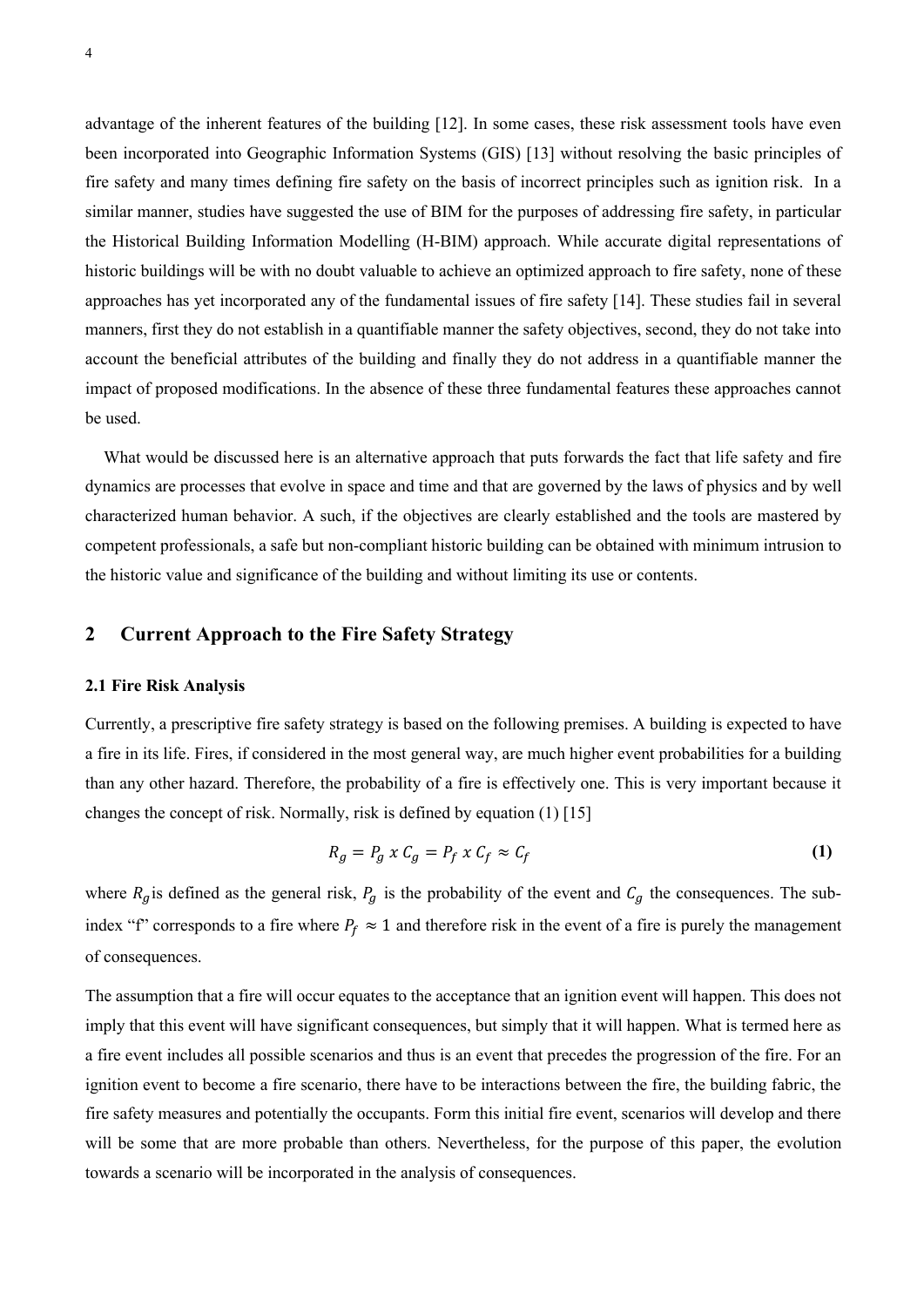This approach to event probabilities is not common when analyzing other hazards like earthquakes or floods. In these fields, the consequences need to be managed but they are generally subordinated to the evaluation of the event probability [1]. For other hazards, we design for events of a certain acceptable probability and therefore we can define loads against which we can evaluate the design (ex. one in one-hundred-year event). Therefore, performance assessment becomes a natural path. In the case of fire, the objective is simply to manage the consequences of an event that will happen. In the absence of a fire safety strategy many fires will result in unacceptable consequences, so the purpose of the fire safety strategy is to manage the consequences in a manner such that the probability of a fire resulting in unacceptable consequences is sufficiently low. The manner by which codes establish what is a probability that is low enough that it can become acceptable to society is integrally based on life safety [16-18]. In the case of historical buildings, given the value society assigns to the building and its contents, this approach is insufficient.

The focus on life safety has limited the capacity to develop fire safety strategies that carefully incorporate the characteristics and value of the building and its contents. This is a fundamental weakness when it comes to respectful restoration but also limits the rigor applied to the development of strategies that pertain the approaches used towards safe management of restoration sites.

### **2.2. Current Prescriptive Approach**

Prescriptive approaches will manage fire events by first defining the characteristics of the event. First, the event will be considered a single accidental fire that will be placed and defined according to scenarios that are considered possible. For example, if a building includes a kitchen, a kitchen fire becomes part of the consideration. Multiple events are excluded by separating them as criminal events (i.e. arson). A designer is therefore not required to design for multiple events. Many historical monuments have been destroyed in acts of war by circumventing this assumption [19] which demonstrates that proactive introduction of multiple events fully dismantles the fire safety strategy [20].

Buildings are classified as a function of their occupancy. Occupancy not only defines the use of the building but also defines the type and quantity of combustibles that will be expected to be present. Statistics have been developed for traditional occupancies (ex. assemblies, residential, hotels, hospitals, etc.) determining typical fuels and typical quantities. Thus, by providing a classification the potential fires against which the countermeasures will be defined are fixed. Codes will define then the fire growth as a function of tabulated fires. The most common approach is presented in equation (2) [21]:

$$
\dot{Q} = \left[\pi \Delta H_c \dot{m}^{\dagger}{}_f V_s\right] t^2 = \alpha t^2 [kW] \tag{2}
$$

where  $\dot{Q}$  is the heat release rate and is the primary quantity that characterizes the fire size,  $\Delta H_c$  (heat of combustion),  $\dot{m}^r$  (burning rate) and  $V_s$  (flame spread rates) are material properties that define the propensity of a combustible to release energy. "t" corresponds to the time from ignition and represents the rate of growth. All material properties are then integrated into a global parameter,  $\alpha$ , which is then classified. Most codes will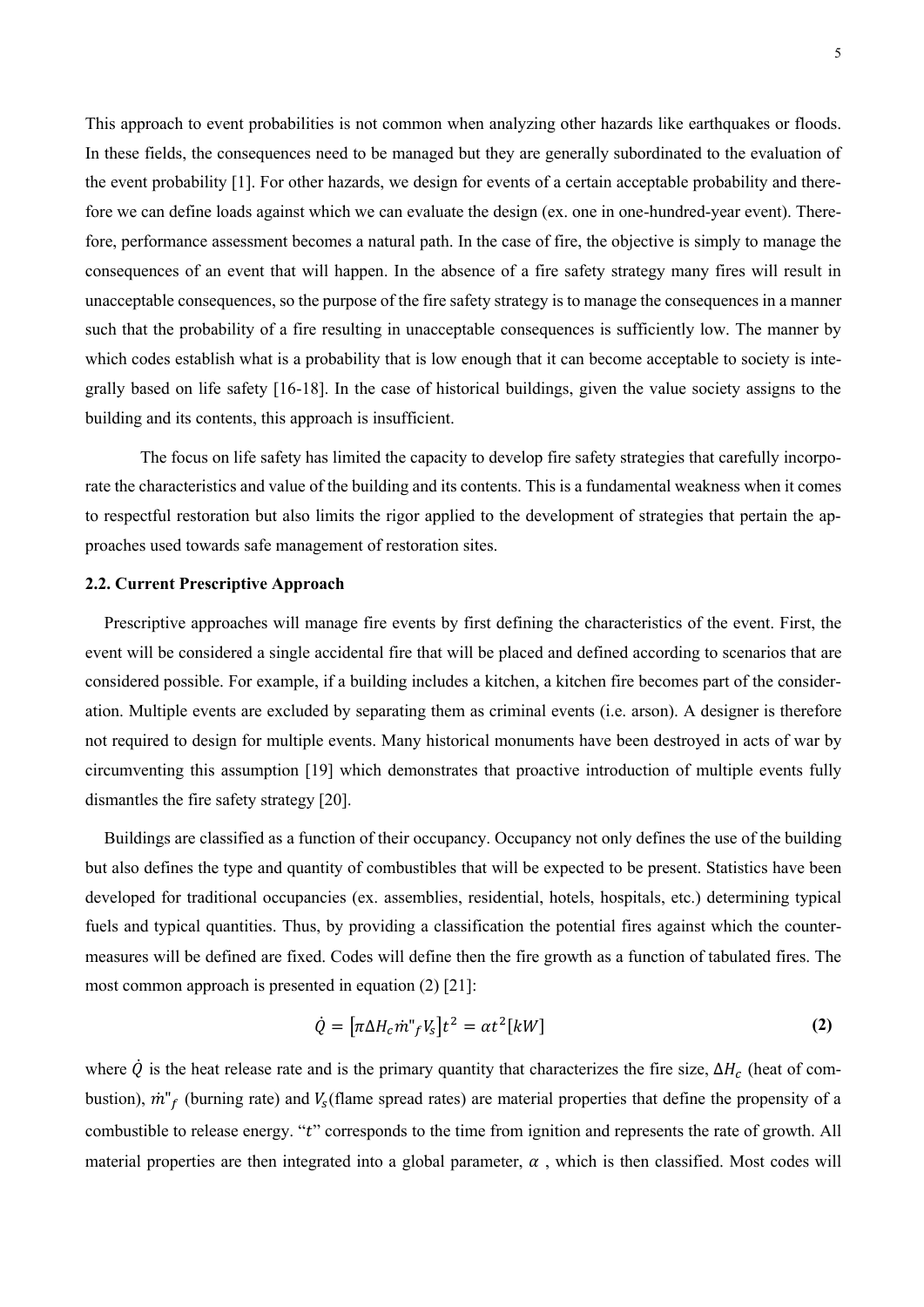classify materials as sustaining a slow growing fire  $(0.0029 \le \alpha < 0.0117 \frac{kW}{s^2}]$ , medium growing fire  $(0.0117 \le \alpha < 0.0469$  [kW/s<sup>2</sup>]), fast growing fire  $(0.0469 \le \alpha < 0.1876$  [kW/s<sup>2</sup>]) and ultra-fast growing fire  $(0.1876 \le \alpha \frac{1}{kW} / s^2)$ [21].

The classification of the fire event (as a pre-defined evolution of the heat release rate in time) allows to establish the event that is to be used as input when analyzing the impact of a fire on a building and its occupants. As explained before, the primary objective of a fire safety strategy is life safety. Thus, a primary objective of a fire safety strategy is to allow people to evacuate safely. Given the occupancy, the characteristics and quantity of people will be defined and thus typical egress times can be established. To guarantee appropriate notification of the occurrence of a fire, so that the onset of egress can be well controlled, building regulations will require appropriate detection and alarm systems. These systems are consistent with the occupancy, so while in residential buildings point detectors will alarm the residents and only the residents, in hospitals, smoke detectors will be connected to alarm systems and to building managers for a coordinated egress approach. Many variables will affect egress, these include behavioral variables as well as building characteristics [1,2]. These egress times are called the Required Safe Egress Time (RSET) [22]. The building will then be designed in a manner such that a fire that follows a certain growth classification will not attain untenable conditions anywhere in the building before all occupants have evacuated. Tenability is difficult to define but in general terms means conditions that challenge the safety and wellbeing of occupants or that are perceived as challenging by occupants. As such, carbon monoxide concentrations can be used as a tenability criteria because it can incapacitate occupants but also visibility because occupants will feel challenged by waking into a smoke laden space. Many guidelines will provide quantitative criteria on tenability mostly based on carbon monoxide concentrations, temperatures and visibility [21].

The Available Safe Egress Time (ASET) is the time required for any specific environment in a building to attain untenable conditions. In a building deemed to be safe ASET will always be much greater than RSET [22]. When the fire grows too fast and the occupants do not have sufficient time to evacuate then other provisions have to be put in place. If spaces are too large and therefore travelling distances are too long, then compartmentalization can be introduced either to protect egress paths or to stop smoke from entering adjoining spaces. The fire growth rate can also be controlled to increase the ASET. Sprinklers can be used to reduce the fire growth rate while requirements for fuel control can also be introduced. Both will effectively reduce or limit the value of " $\alpha$ " (Equation (2)). Compartmentalization is generally referred to as passive fire protection while sprinklers as active fire protection. Engineering tools can be used to determine different combinations of active and passive measures that deliver an adequate level of safety.

Compartmentalization includes all components of the barriers including doors and service penetrations. To guarantee compartmentalization strict rules of testing are implemented to provide certification to all building components. Certification is attained by means of fire resistance testing [10] which is a furnace test that is intended to reproduce a worst-case scenario and provide a time to failure for all components (i.e. a time to attain a critical failure temperature).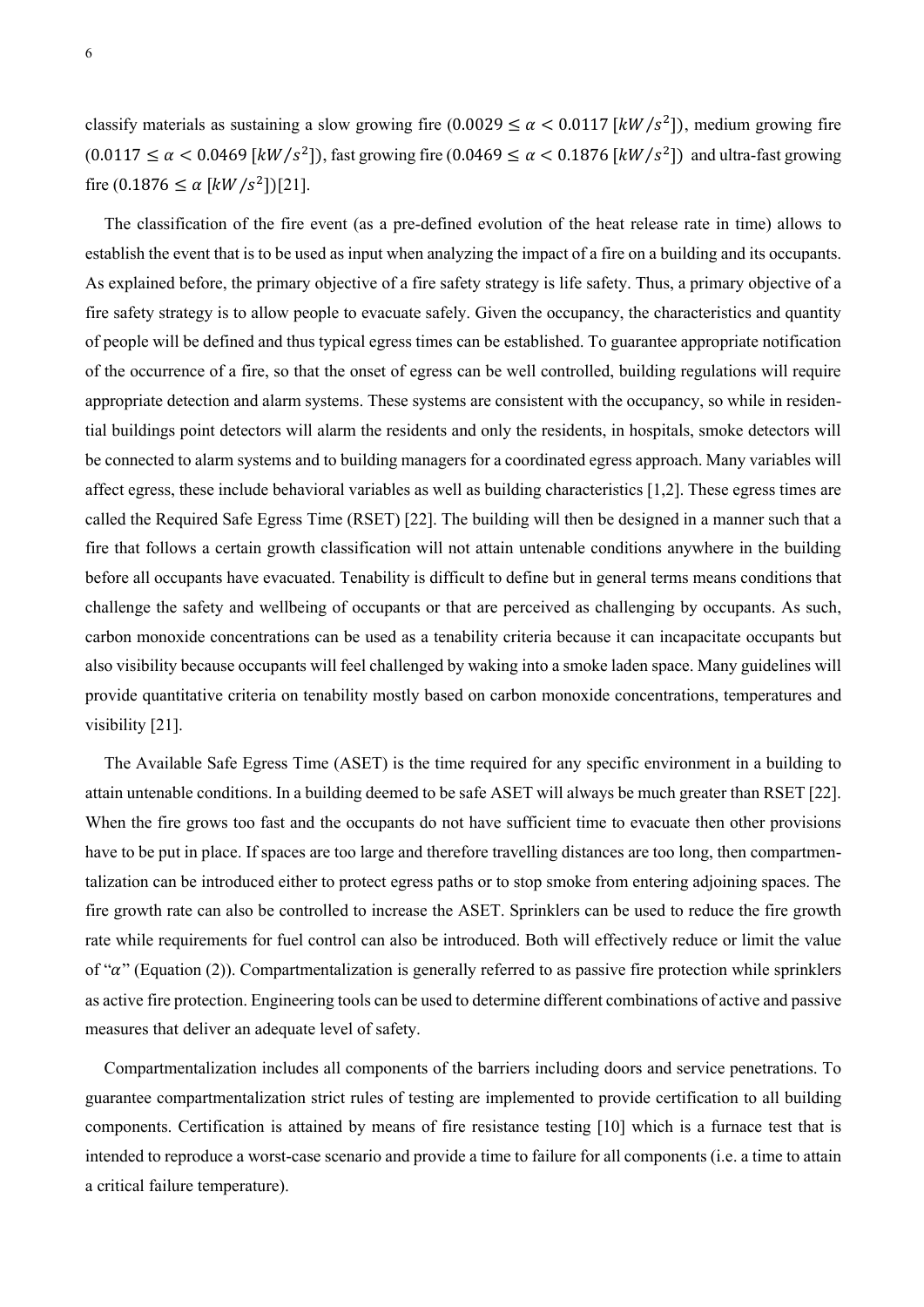To facilitate egress all paths (ex. corridors, stairs, doors, etc.) for evacuation have to be designed ergonomically so that people can flow freely. The direction of egress shall also be signaled appropriately.

Redundancies have to be introduced, so compartmentalization is supported by active control of pressure in areas that need to be free of smoke so that air flows from the safe place towards the fire and not the opposite (ex. Pressurized stairs). Means of egress can be duplicated in case one is blocked by smoke or fire. The fire service is the ultimate redundancy to the overall strategy. Details on the components and implementation of a fire safety strategy can be found in reference [22].

Redundancies and factors of safety are introduced not only to provide robustness to the design but also to compensate for variability and uncertainties. The development of a fire as well as the behavior of people carry significant uncertainties. Any analysis needs to consider these uncertainties. In the case of prescriptive design, the treatment of variability and uncertain is implicitly incorporated in the code provisions, while in the case of performance based design appropriate treatment of uncertainties is part of professional practice. Given that this paper focuses on establishing a methodological approach, there will be no further discussion on variability and uncertainties, nevertheless, their appropriate treatment is clearly part of the methodological approach.

Through the entire egress process the structure needs to maintain stability, so all load bearing structural components will be thermally protected so that their temperature does not reach critical values were significant reduction of structural strength occurs. The required thermal performance is defined once again as a fire resistance by means of large scale testing [10]. Under these circumstances, codes will establish that there is no need to check for stability of the structure under the effects of a fire [23]. A fire that can challenge stability and is capable of leading to progressive collapse is therefore considered as an extraordinary (i.e. low-probability) event. Buildings have included an explicit structural performance analysis for fire only in the last 20 years and even then, only unusual, highly important or unique buildings have justified this engineering effort [24].

### **2.3 Outcome of a Fire Safety Strategy**

A key weakness of the fire safety prescriptive approach is the fact that the overall outcome is never assessed. Codes will deliver solutions that are fitting to the classification, nevertheless, these solutions are not solutions to the fire safety strategy but to the components of the strategy. As an example, the National Fire Protection Association (NFPA) in the USA [25] has two opening codes NFPA1 and NFPA101, NFPA1 states the life safety goals of the code and NFPA 101 the different classifications and the basic principles of the solutions proposed. Other documents within the code will describe in more detail some special classifications (ex. hospitals, industrial facilities, etc.) but in general most other documents within the code will prescribe detailed solutions to the different protection components. As such, documents like NFPA 13 will describe sprinkler systems, NFPA 72 Detection and Alarm systems, etc. Compliance with the code is therefore defined as incorporating the correct components and implementing them adequately. There are no explicit objectives of overall fire safety defined by the codes. Given this approach, it is extremely complex to establish an "equivalent level of safety." For historic buildings this is paramount because code compliance then is only possible if all the protection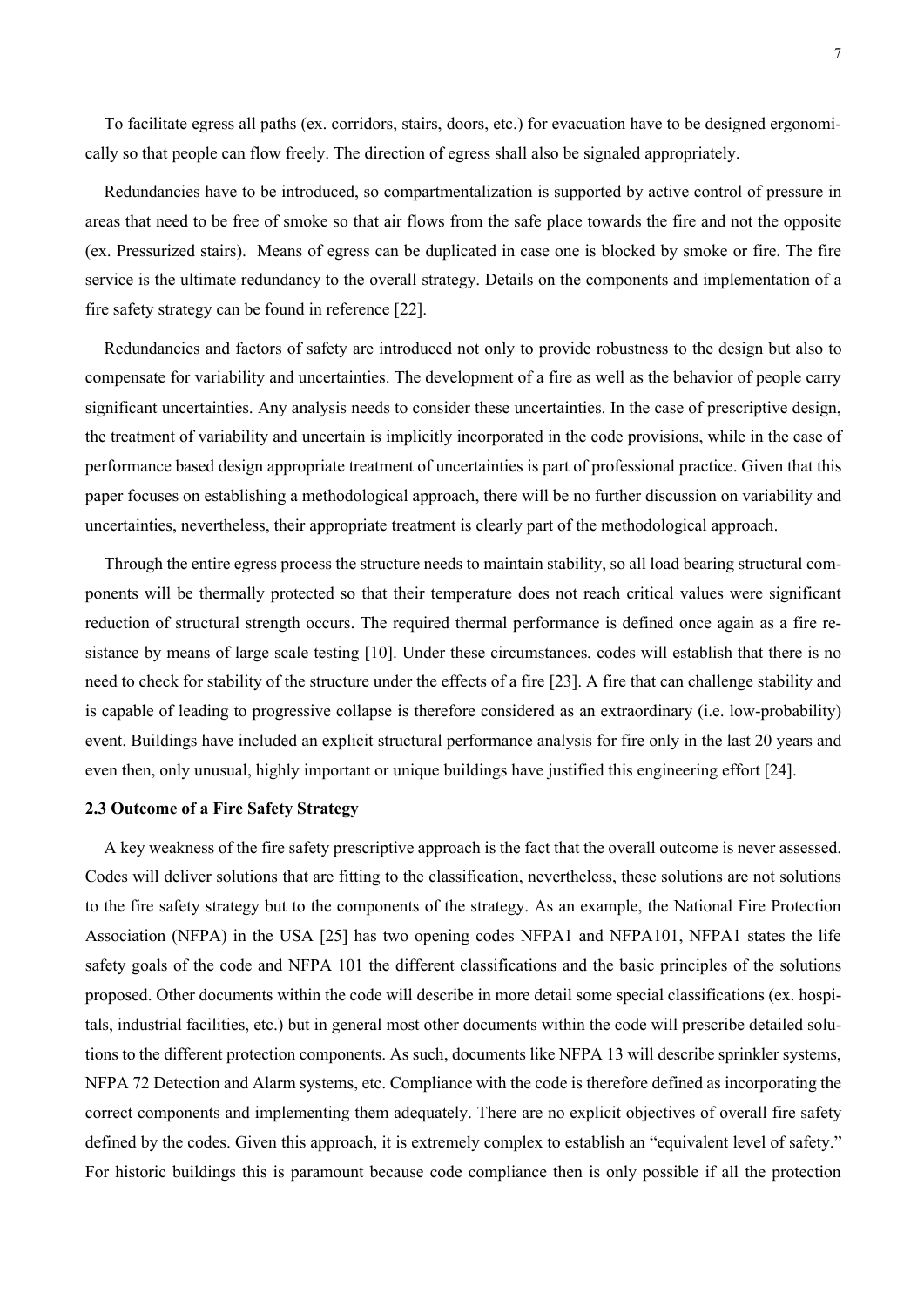measures prescribe by the code for the occupancy are implemented and implemented according to the requirements of the code.

# **3. Historic Buildings**

Historic buildings differentiate themselves from other buildings in that the building in itself has sufficient value that it not only needs to be preserved in as intact a manner as possible but also needs to be explicitly protected. In contrast to conventional code compliant buildings, where life safety is the primary and single goal of compliance, in historic building other objectives gain significant importance. Life safety will remain a primary goal but it is no longer the single primary goal of fire safety. Historic buildings are part of national patrimony, many times hold objects of unquantifiable value and in most cases buildings and contents are irreplaceable. This added constraint requires changes to the approach towards fire safety. This change has to improve the strategy to account for the protection of the building and objects of material and historic value [1-9].

#### **3.1.Fire Growth and Fire Damage**

Fire growth no longer can be assumed simply as a function of material properties and a growth rate that is allowed to increase as a function of time. In a conventional building fire growth will, when unattended, lead to flashover. Flashover corresponds to the moment when the smoke layer produced by the fire reaches a sufficient temperature and soot volume fraction that results in enough radiation so that all other combustible objects ignite. At this point the compartment gets filled with hot smoke. The fire in this case will result in major damage to that compartment and all its objects [26]. Figure 1(a) shows a typical photograph of the aftermath of a post flashover fire. As it can be seen, all objects within the compartment have been destroyed and it is very likely that significant structural damage would have occurred. If this would have been a historical building, it is very likely that this type of fire would have resulted in unacceptable damage, even if life safety was not compromised. In a conventional building this might not be a major issue but in a historic building this could potentially represent a major loss. Thus, for historic, buildings a fire generally cannot be allowed to grow. There are two means by which fire growth can be controlled, by means of compartmentalization and by means of active fire suppression. Compartmentalization is many times impossible in a historic building because the structure cannot be modified, thus the importance of fire suppression increases. There is generally reluctance to introduce fire suppression systems in historic buildings for two primary reasons. The first is that it represents an intrusion to the architecture, and this is many times unacceptable. Second, in case of an accidental sprinkler activation, water damage can be as devastating as a fire [2]. The second issue is truly not a significant one. While conventional suppression systems might experience these problems, tailor made systems should not. A dry pipe with higher level of reliability and multiple activation devices is always a possibility [25]. The first issue is more relevant and needs to be carefully considered. Concealed sprinklers are possible but still represent an intrusion to the architecture and many times it is impossible to introduce the piping without damaging valuable features of the building.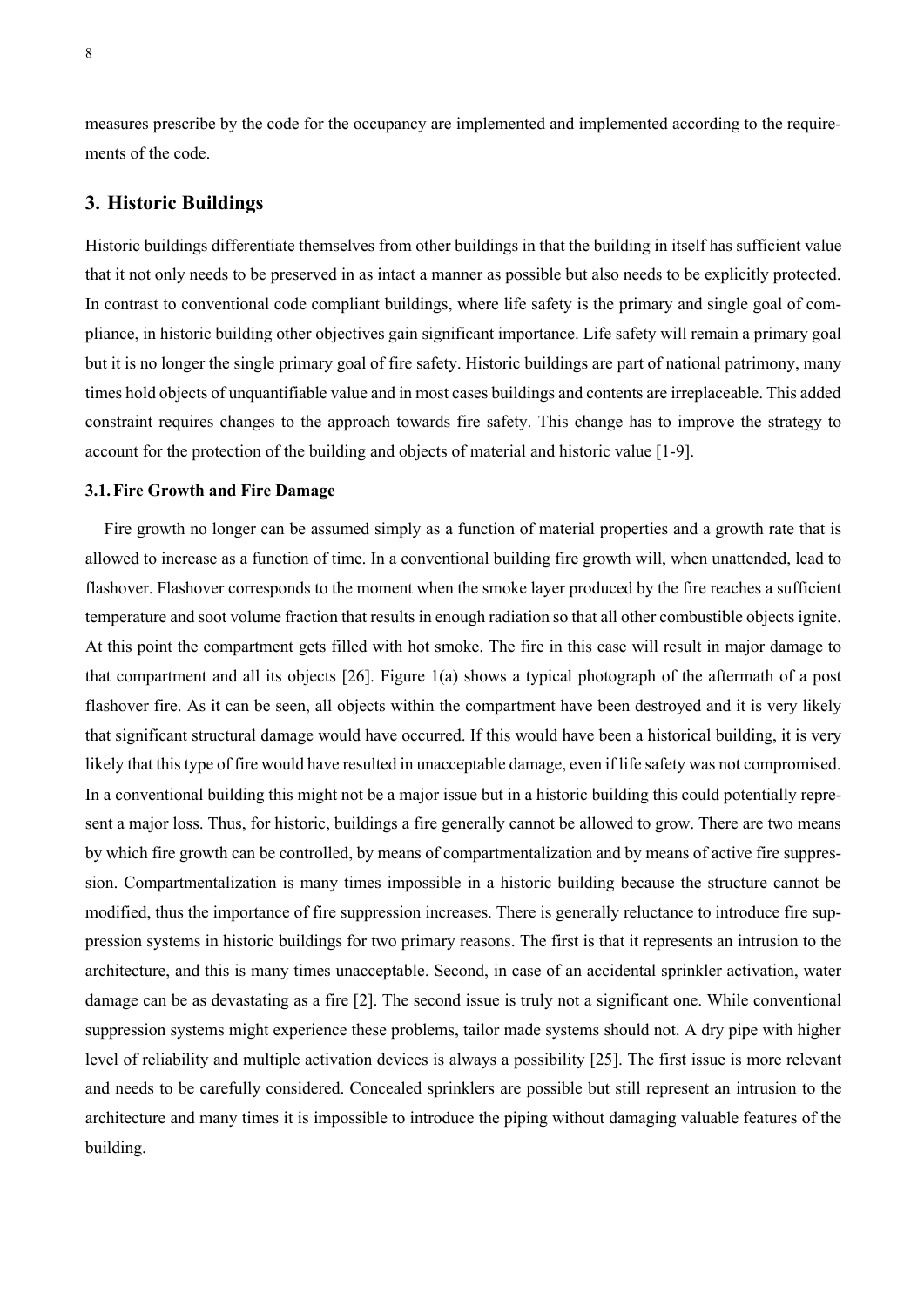

**Figure 1.** Consequences of a fire (a) a post flashover fire with generalized damage [27] (b) a fire that not reached flashover with localized damage (University of Geneva) [28]

#### **3.2.Controlling Fire Growth**

As an example, Figure 1(b) presents an image of the University of Geneva building after a significant fire [28]. In some areas of the building the fire reached flashover damaging objects but also the fabric of the building. Sectors of the roof were severely damaged and require complete replacement. Instead, other areas, like those illustrated on Figure 1(b) only showed localized damage. Thus, the loss was not complete and many valuable elements of the architecture could be cleaned and reconditioned during the 2014 rehabilitation of the building [28]. This example serves to illustrate that given certain characteristics of a building, conditions might be such that flashover will not occur. While this example will be discussed in much more detail later, it is useful to show that these characteristics can be exploited to protect the building.

The main reason why flashover did not occur is because of the large volume of the public areas. Flashover requires for the smoke to reach a certain temperature (generally assumed to be around  $600^{\circ}C$  [6,7]) and contain a certain concentration of soot. The soot volume fraction defines the emissivity of the smoke and the temperature its radiative power [21]. Radiation from the smoke layer delivers heat to all combustible materials and once a critical value for ignition is attained, all combustible materials will ignite and flashover will occur [26]. The temperature and species concentrations of the smoke layer are defined by the smoke migrating upwards from the fire and into the smoke layer. The temperature of the smoke and species concentrations are correlated through energy and mass conservation equations [21]. Equation (3) shows an example of the energy conservation equation for the smoke

$$
T_S = T_{\infty} + \frac{\dot{Q}_c}{\dot{m}_A C_p} \tag{3}
$$

Where  $T_S$  is the temperature of the smoke,  $T_{\infty}$  the ambient temperature,  $\dot{Q}_c$  is the fraction of the energy released by the fire delivered to the smoke,  $\dot{m}_A$  is the mass of air entrained by the fire and  $C_p$  the specific heat capacity of the smoke. A similar conservation equation can be constructed for the soot volume fraction showing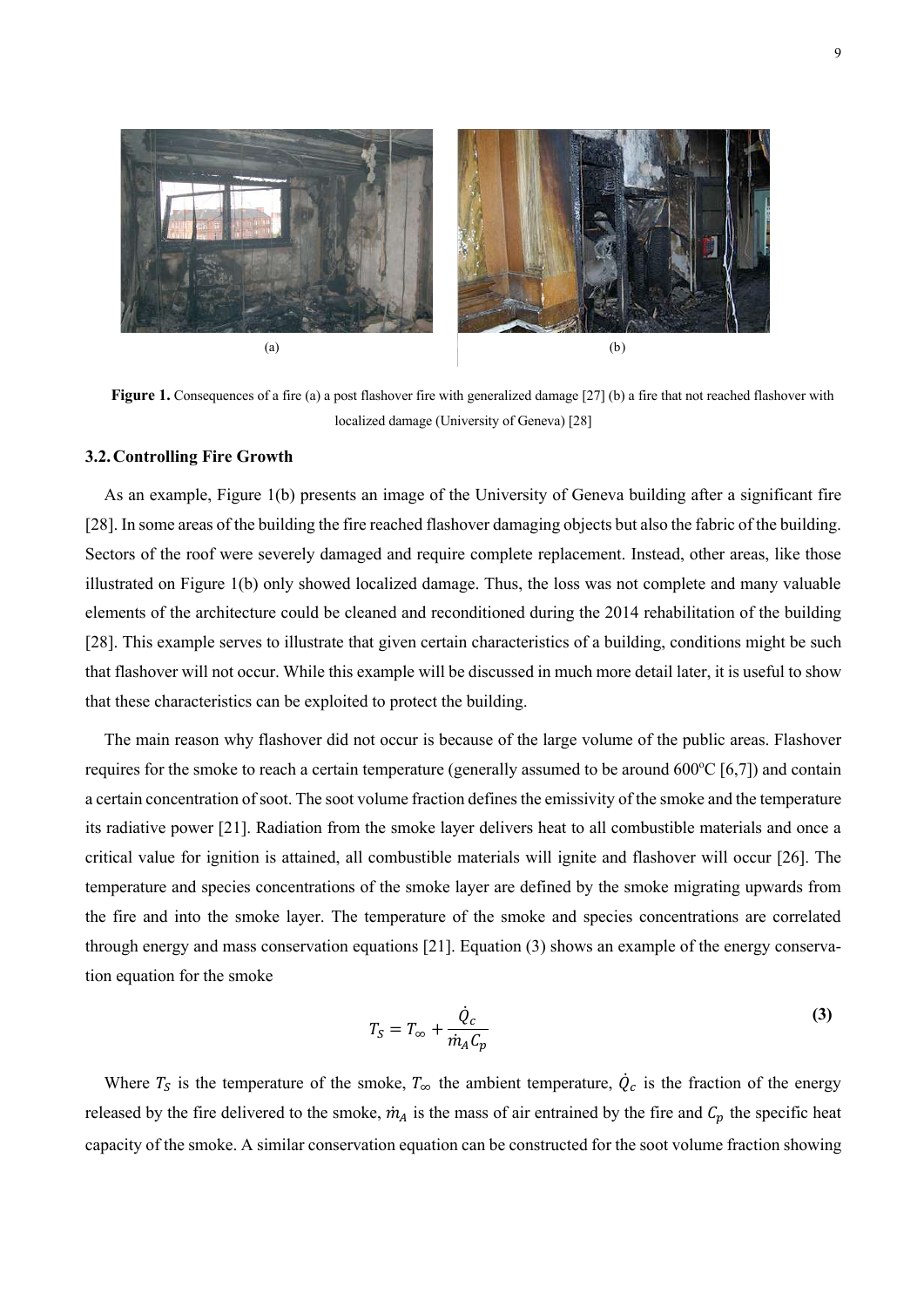that it will also depend on the heat released by the fire  $(\dot{Q}_c)$  and the mass of air entrained  $(\dot{m}_A)$ . The mass of air entrained can be obtained by a simple correlation of the form [29]

$$
\dot{m}_A = C \dot{Q}_c^{-1/3} H^{5/3} \tag{4}
$$

Where  $C$  is called the entrainment constant and is an empirical value corresponding to a specific type of fire and  $H$  is the smoke free height between the floor and the smoke layer. This height will initially be the floor to ceiling height of the room but later as the smoke accumulates it will decrease. Combining Equations (3) and (4) it can be established that the temperature (and similarly concentrations) will increase as the fire increases in size and will decrease as the floor to ceiling height increases. Conventionally, sprinklers will be used to reduce the fire size and thus prevent flashover but also the building design can be used to increase the floor to ceiling height and also prevent or delay flashover. While this analysis is simplistic in nature it shows that a feature of an existing building, such as the floor to ceiling height, can be used to compensate for the omission of a sprinkler system.

#### **3.3. Compartmentalization and Life Safety**

Compartmentalization is also a very important issue when it comes to historic buildings. General building code requirements worldwide will indicate the need to use protected means of egress (ex. [25]). This generally means that emergency stairs need to be provided and that these have to be introduced with a predefined separation that does not excide prescriptive maximum egress distances. Emergency egress paths have to be enclosed by fire resistant construction. The layout of most historic buildings was defined most times prior to the introduction of maximum egress distances in the codes (in most countries these requirements appear no earlier than 1920's [19, 20]). Therefore, most historic buildings do not have provisions of enclosed stairs. Adding or enclosing stairs generally requires extraordinary interventions. When addressing a historic building, it is therefore necessary to establish if these enclosed stairs are necessary and what alternative means and provisions can be used to compensate for the absence of such enclosures. In a similar manner, corridors many times exceed maximum egress distances, thus codes will require barriers to break the corridor to guarantee safe egress. Again, these barriers represent major intrusions and therefore need to be addressed with some care. The management of smoke to allow for extended travel distances and unenclosed stairs in a historic build will be used as an example of the type of analysis required.

It is important to clarify, that smoke management is used here only as an example of an alternative form of intervention. There will be situations or potential occupants groups that will not benefit from this specific approach. A detailed performance analysis should take into account all those considerations.

### **3.3.Fire Resistant Doors**

A critically important feature of compartmentalization are the doors. Performance assessment of fire doors requires testing of a door system that includes the door, the frame, the hinges and all other fixtures. The system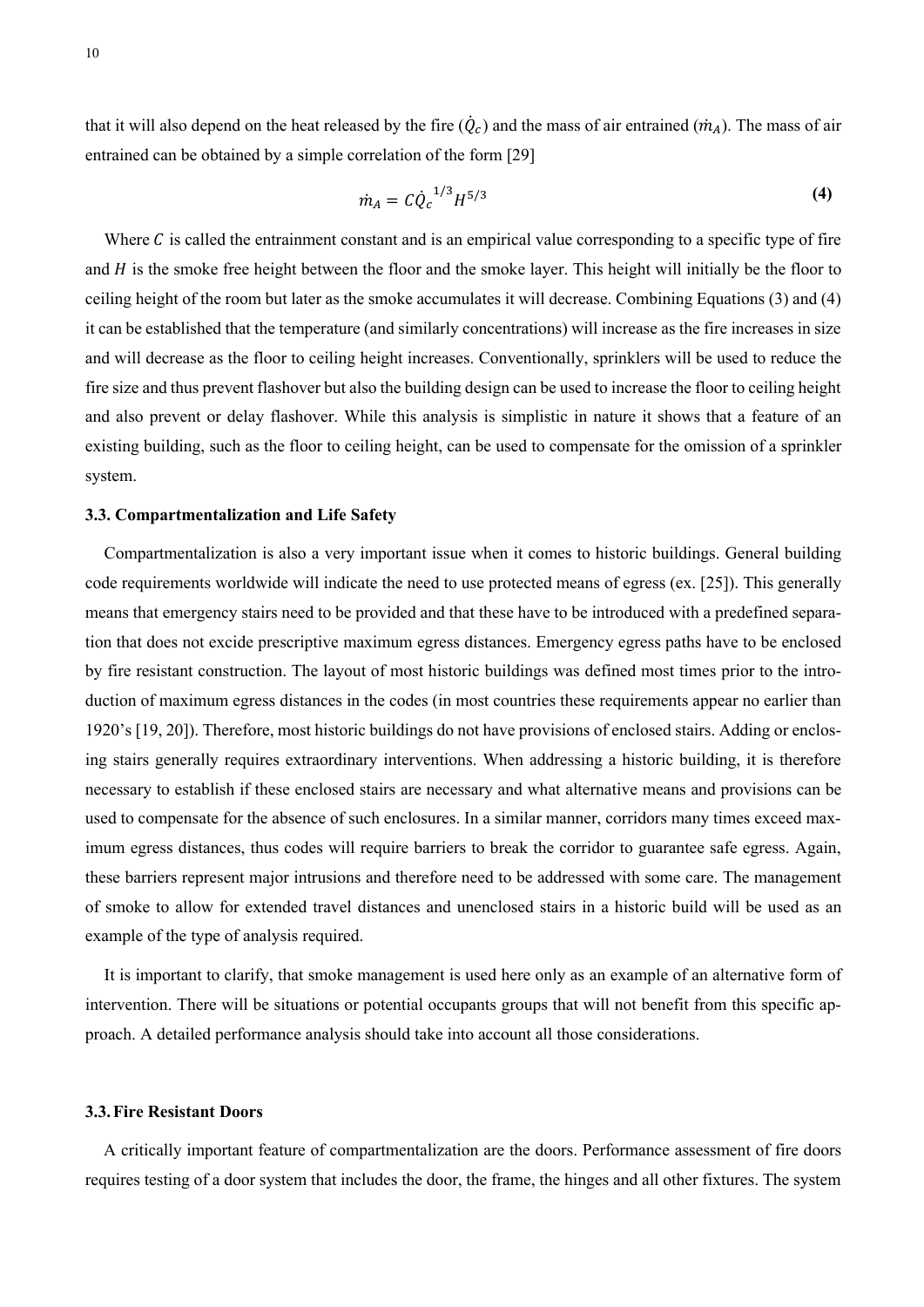needs to protect the safe are from ingress of fire and smoke. In historic buildings, doors are many times, inherent fixtures of the architecture and therefore it is desirable not to intervene to attain a required level of fire resistance. Figure 2 shows a good example of such doors. The doors come from the same building at the University of Geneva and during the refurbishment it was highly desirable not to alter the doors and fixtures. Maintaining these doors requires a detailed analysis of their capacity to withstand the penetration of smoke and flames. In general, it is easy to demonstrate that massive timber doors are capable of sustaining the heat fluxes of a generalized fire for an adequate period. It is much more difficult to address their capacity to contain smoke. It is very common that minor modifications, that introduce adequate seals and manage the relative motion between frame and door, will be required and therefore detailed dialogue with other stakeholders (i.e. architects and heritage experts) will be necessary.



**Figure 2.** Historic doors and detail of fixtures used at the Bastions Building, University of Geneva

#### **3.4.Fire Resistance and Structural Integrity**

When following a prescriptive approach, structural integrity and compartmentalization is guaranteed by means of fire resistance testing. Structural elements and compartmentalization components need to be tested in a destructive manner to establish their fire resistance. This will generally be impossible for historic buildings. Structural solutions of historic buildings tend to be very different from current constructive methods. Therefore, these solutions have never been tested for compliance and therefore do not represent rated construction. Code compliant constructive solutions are generally included within official listings [30] that describe performance as obtained through testing. Figure 3 shows examples of structural systems with protection dating to the 19<sup>th</sup> century. A system of the nature of Figure 3(b) will most likely achieve the required fire resistance, nevertheless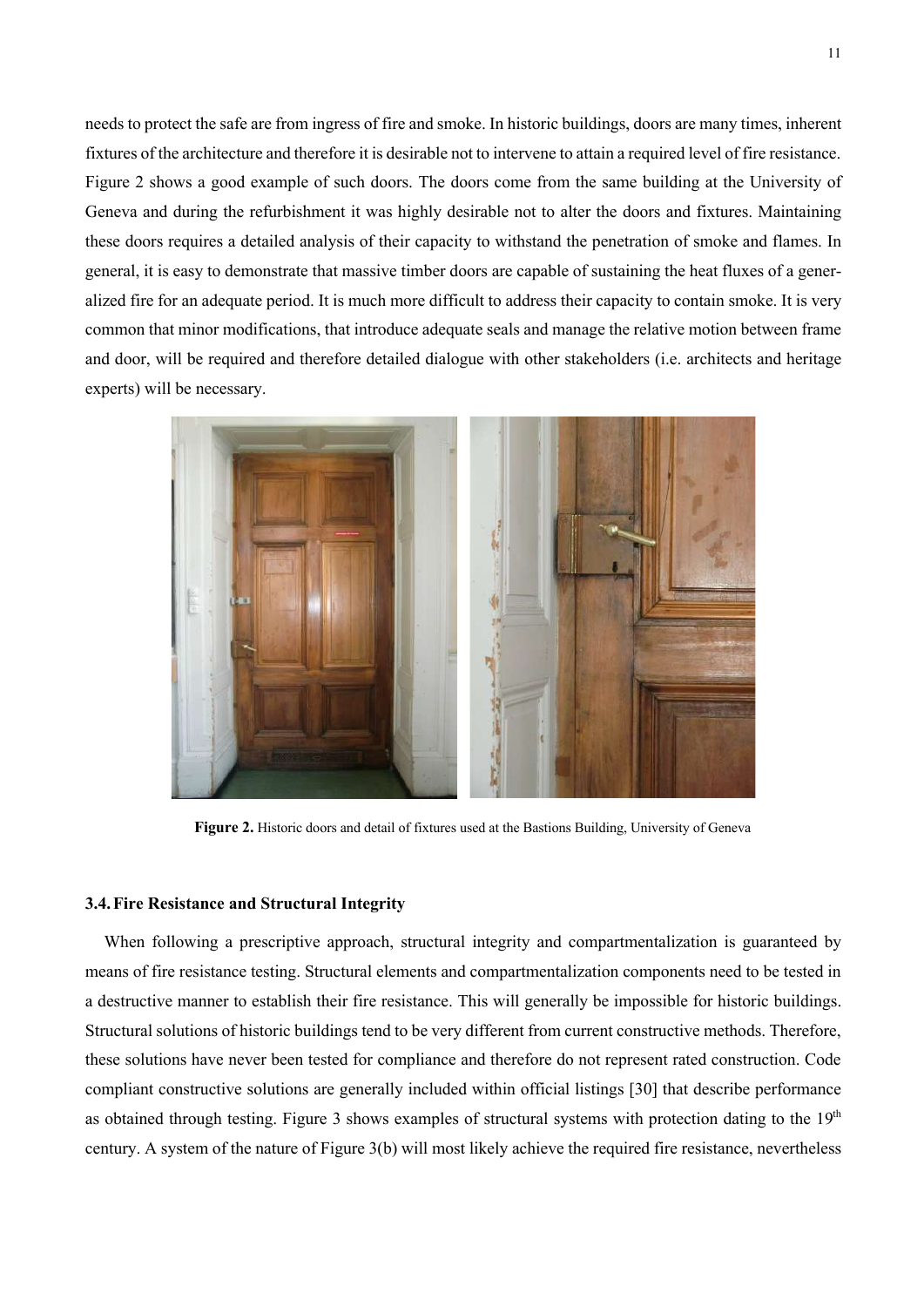it will not be certified (and therefore non-compliant) and will require cover if the building was to be rehabilitated. As structural system like Figure 3(a) is very similar to that of 3(b) but it has no fire protection. This system will also be deemed non-compliant. Both cases are different but will both be treated in a similar manner by codes. Detailed Finite Element Models (FEM) can establish the structural behavior of these systems. To establish if the structural behavior meets the needs, a temperature distribution for the structural system is needed [31]. The temperature distribution of the gas phase and associated heat transfer coefficients can be obtained using Computational Fluid Dynamics (CFD) models but in most cases (due to the simple geometries and very different time scales for the heating of solids and gases) much simpler models can also be used [26]. A simple zone model will be illustrated in the next section [21]. A subsequent heat transfer analysis will then deliver the temperature evolution of the structural elements. The FEM models can serve to provide a time equivalency for the structure that defines what could be the potential fire rating for a historical structure. As indicated above, this is a significant departure from prescriptive methods where performance assessment of the structure is not required.



**Figure 3.** Historic structural slab (a) photograph of a historic vaulted ceiling (b) Section of a 19<sup>th</sup> century protected beam

An important aspect of structural assessment is the determination of the thermal solicitation potentially imposed by a fire. Structural analysis traditionally uses a concept of a load being applied to the structure. This load will follow a probabilistic distribution that will be defined within a code or a guideline. In the case of fire, this is not the case. The nature of the fire is affected by the building and the fuel available. As indicated by Equations (3) and (4) temperatures depend on geometrical features such a floor to ceiling heights. Furthermore, the nature of the constructive materials (ex. Wood) might make the construction part of the available fuel. All these aspects need to be carefully considered. Once the temperature evolution within the building is established and heat transfer to the structural systems is calculated, then the structure will evolve as the temperature increases. The evolution can result in the deterioration of mechanical properties (ex. As indicated in Eurocode 5 [31]) but also thermal expansion and thermal bowing can result in the generation or relaxation of mechanical loads. This opens the possibility to the introduction of structural interventions, of minor impact to the historic value of the building, that could nevertheless reduce the loads generated during a fire. While the potential for this type of intervention exists and could be immensely valuable to the preservation of a historic building, to the knowledge of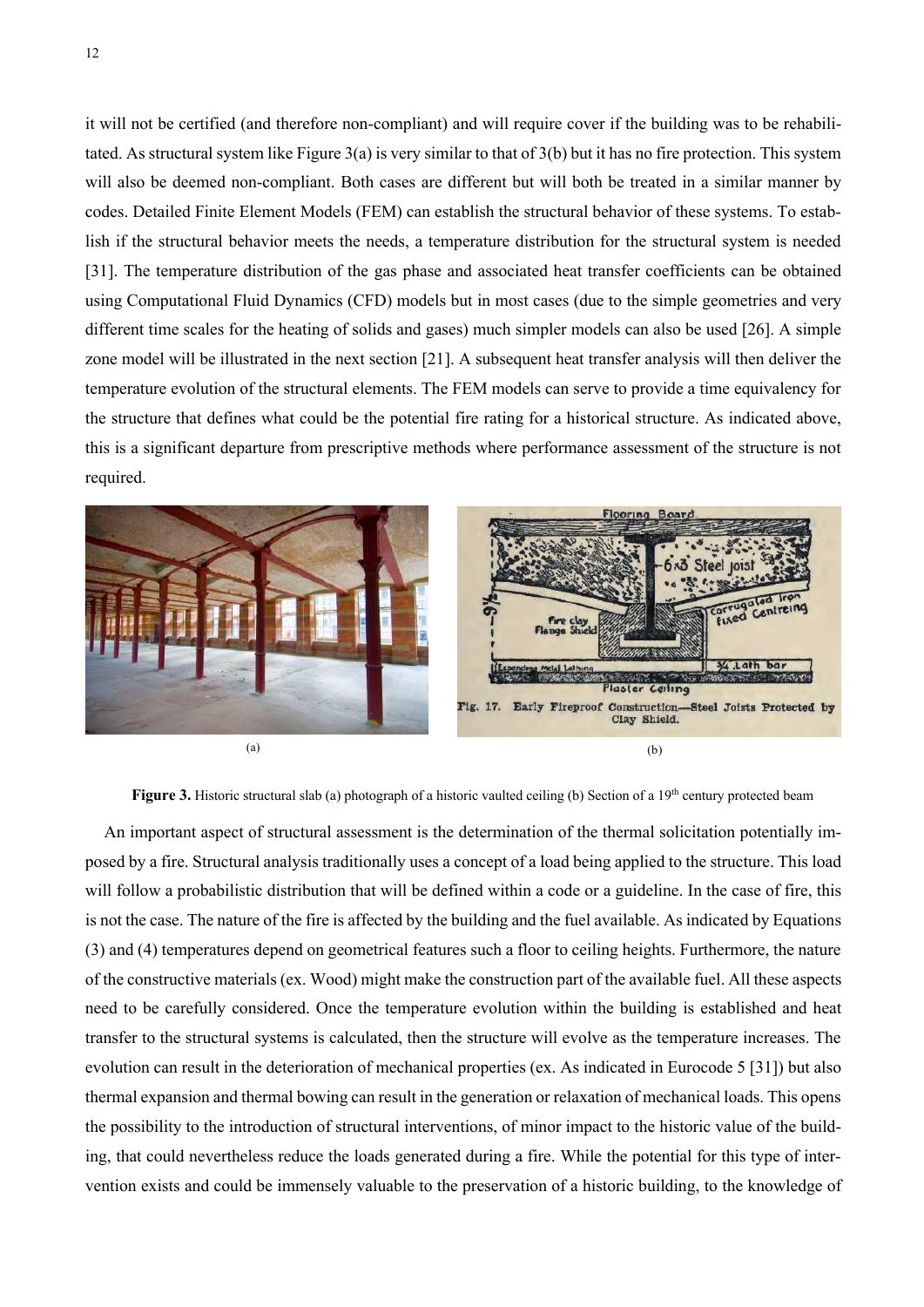the author, this approach has never been implemented. Instead the conventional approach is to ignore all the potential benefits of the existing structural design and to either replace it by a rated alternative or to add encapsulation to a level where the thickness of the encapsulation is in itself sufficient to comply with the prescriptive requirements. In the domain of structural integrity, current prescriptive practices in the structural and fire safety engineering community have not evolved in a manner that enables the use of modern analytical tools to determine the true capacity of a historical structure to withstand a fire.

### **4. Example – Smoke Management for The Bastions Building University of Geneva**

Overall, the basic principle of analysis of fire safety for historic buildings implies the migration from "compliance" to "performance" and the acceptance of a much more complex series of safety objectives. Life safety needs to be accompanied by property protection and the implicit safety associated to code compliance has to be substituted by a detailed assessment of performance using state of the art engineering tools. This section will provide a simple example to illustrate a methodological approach. This example is not intended to be exhaustive nor to solve the fire safety strategy in its integrity. Instead, it takes some aspects of the comprehensive analysis to highlight the value of a performance-based approach.

#### **4.1.Brief Description of the Building**

The Bastions Building at the University of Geneva was constructed between 1869-1871undergoing two series of renovations a first renovation of the Aula Magna in the period 1940-1944 and a retrofit of the roof in the period 1961-1963. The renovation of the Aula Magna changed its layout and introduced a series of vitreaux considered to be unique glass work from Geneva. The building has a central building and two wings covering a total surface area of  $25,000$  m<sup>2</sup>. Figure 4 shows an image of the building and Figure 5 images of some of the vitreaux. The building is not only a remarkable example of classic architecture of the late  $19<sup>th</sup>$  century but also houses murals, stone work and woodwork of exceptional value. Rehabilitation of the building will require adaptation to modern codes that not only implied significant reconfiguration of space but also the potential elimination of the vitreaux to maintain compartmentalization of the means of egress. This example does not correspond to any existing analysis or official documentation associated to this renovation. It is an independent alternative approach that is only used for illustration.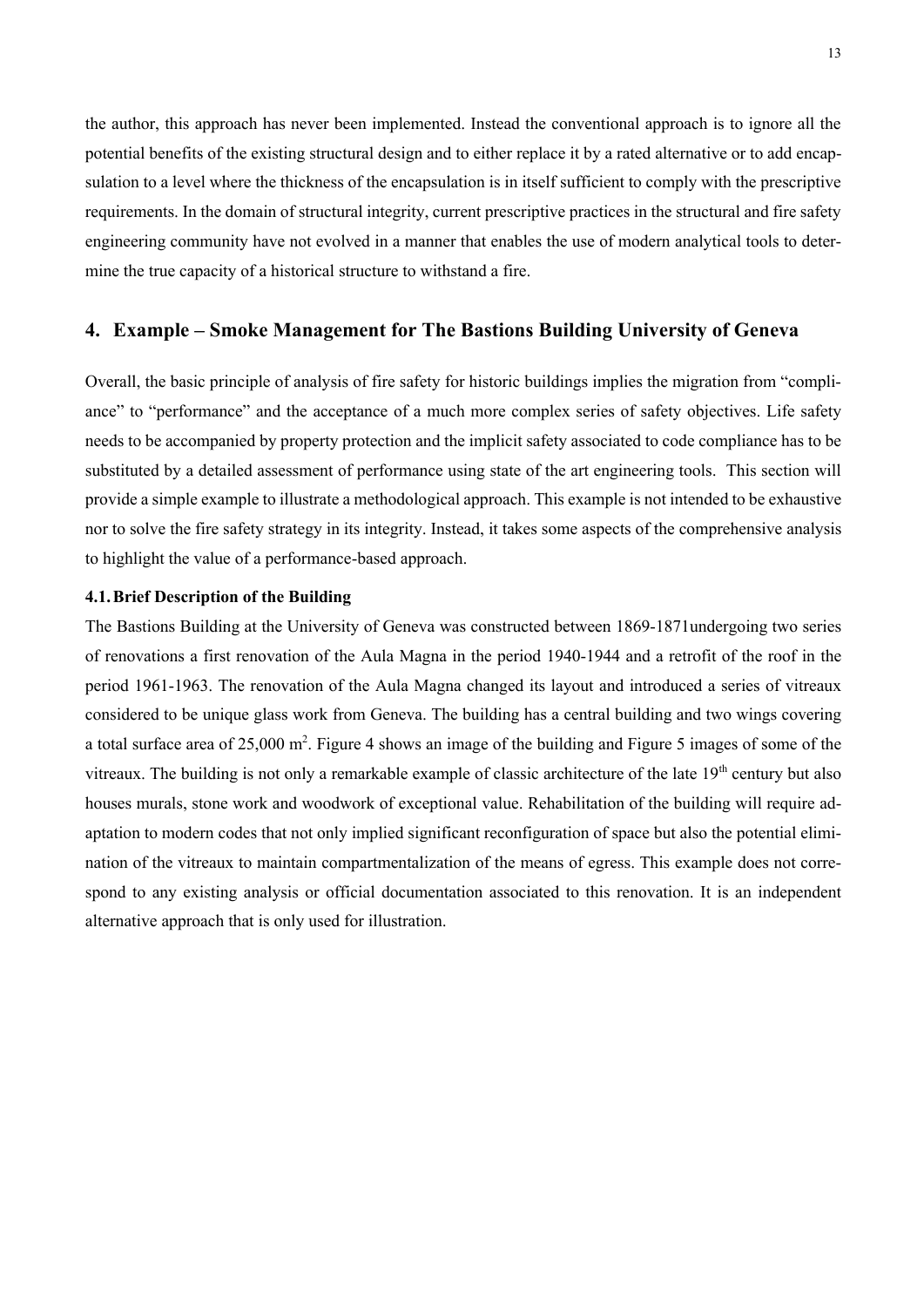

**Figure 4.** Photograph of the Bastions Building before the 1940 renovation work

### **4.2.Proposed Compliant Solution**

Extracts from an existing code compliance analysis [32] are presented here to describe a series of modifications that will enable the building to comply with current building regulations. Figure 6 shows the existing building layout (ground floor). The main transit area is completely open and it includes the vitreaux with the second set of vitreaux forming part of the Aula Magna. The building in its current form has multiple deficiencies when it comes to addressing the egress of people. Addressing these deficiencies could potentially imply covering or eliminating the vitreaux to ensure fire resistance compliance. The corridors in all floors exceed maximum travel distances – 30 m.

A solution implemented in a very similar building of the same complex compartmentalizes the corridors by means of an electrically activated mirror door that is intended to vanish by reflecting the corridor (as seen in Figure 6(b)). This type of solution has a questionable impact on the internal architecture of the building but also deteriorates circulation during normal operation of the building. As an emergency solution is not ideal because it relies on a mechanical device to close the door and compartmentalize the corridor in the event of a fire. Normally, solutions that require many moving parts are not deemed as robust and generally require high levels of maintenance.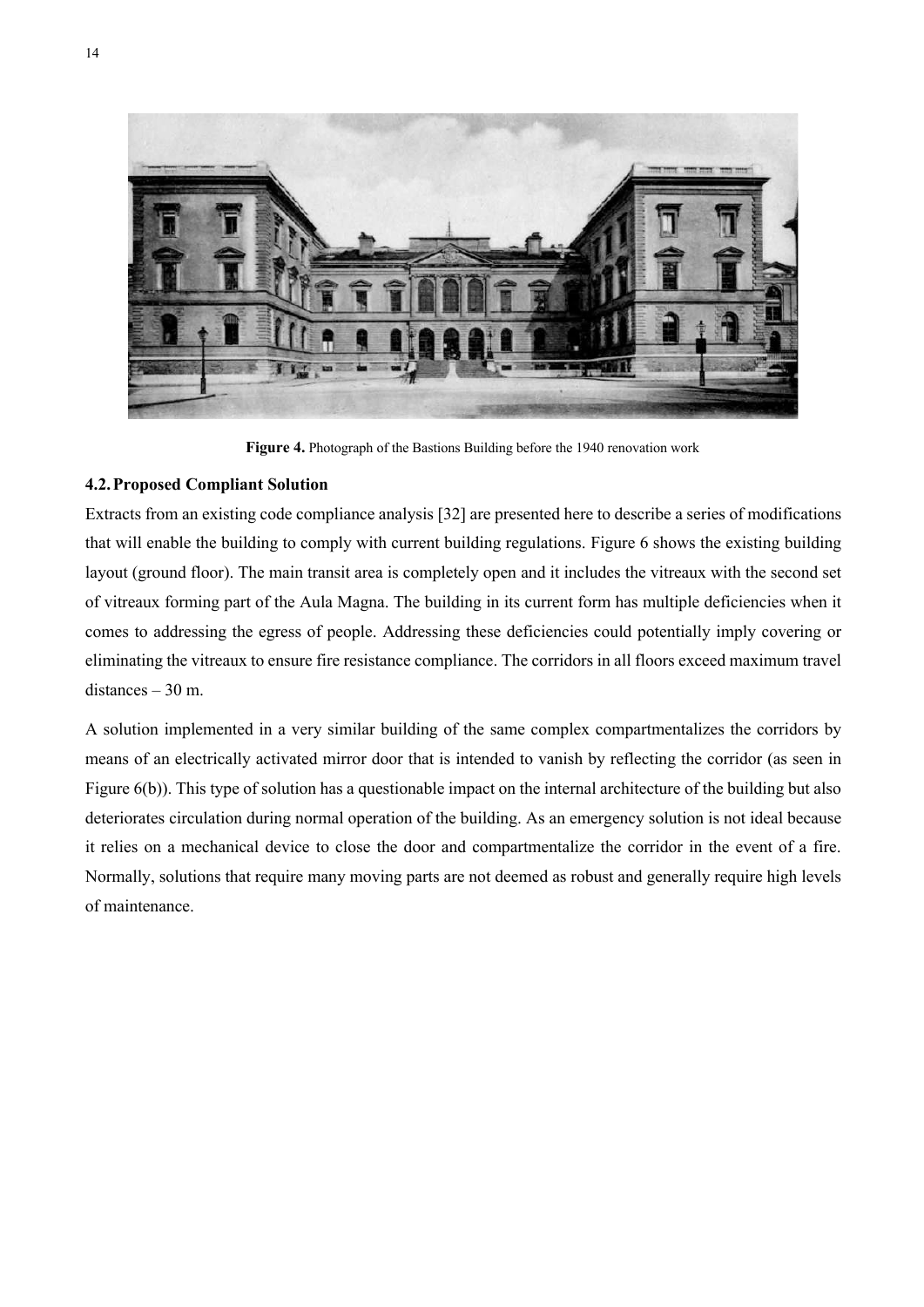

**Figure 5.** Vitreaux in the monumental stair and Aula Magna by Emilio Beretta (1958) and Alexandre Cingria (1940) [32]

The monumental stair (Figures  $6(c)$  and  $6(d)$  and Figure 7) cannot be fully enclosed therefore cannot serve as a means for emergency evacuation. As can be seen in Figure 6(d) there are attempts to partially enclose the stairs, but given the ceiling height and the architecture of the stair, these will all be very intrusive. Thus, alternative egress paths need to be constructed. Figure 6(a), 6(c) and 6(d) shows the proposed alternative and the location of two external stairs. In red are the modifications required. As it can be seen, the addition of external means of egress implies significant alteration to the façade which represents a potentially unacceptable intrusion on the architecture of the building. It is also important to note that internal stairs are generally a preferred solution for egress because smoke can be better managed and adequate egress conditions are easier to guarantee, particularly in areas where extreme weather conditions are possible [22]. Codes like NFPA [25] will normally suggest internal stairs.



 $(a)$  (b)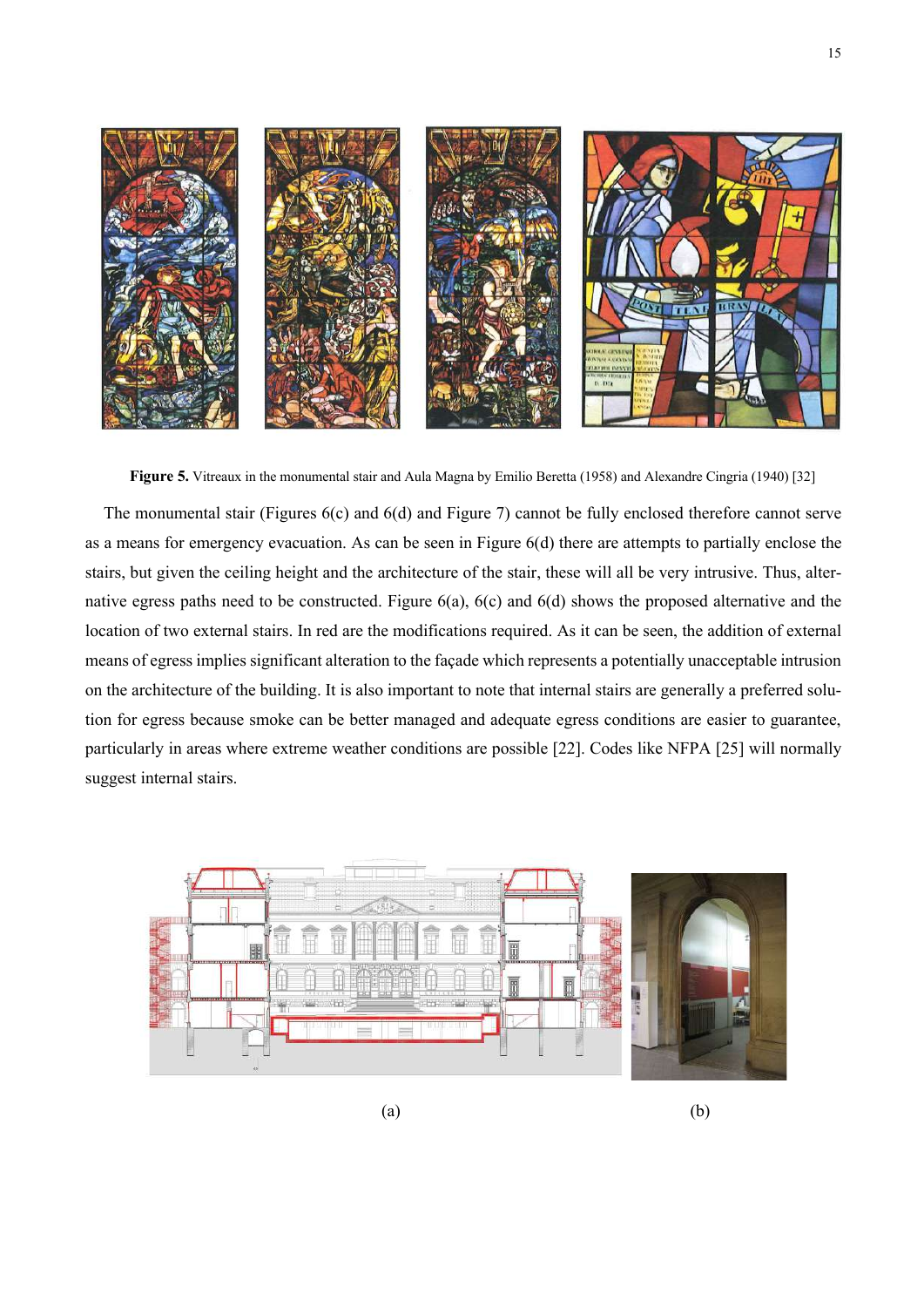

**Figure 6.** Proposed addition of new emergency egress paths and fire resistant structural elements [32] (a) front elevation (b) alternatives for compartmentalization used in similar building renovations in Geneva (mirror door) (c) Plan layout of the first floor showing in red fire resistant construction ad added emergency stairs (d) Plan layout of the ground floor showing in red fire resistant construction and the proposed compartmentalization of corridors and the monumental stair (blue circles).

### **4.3.Alternative Approach to Smoke Management**

The alternative approach to introducing the mirror doors and the external escape stairs is to evaluate the potential fire growth (Equation (2)) use a zone model [21] to establish the time required for the smoke layer to descend to a point where it interacts with occupants. This is clearly a viable proposition because the floor to ceiling height is approximately 6 m and the corridors can be as wide as 7 m, which gives a very significant volume. The larger the volume the slower the descent of the smoke layer and the easier to manage egress. The objective would be to achieve egress without any physical intervention on the building. The zone model was built specifically for this application based on the equations of reference [21].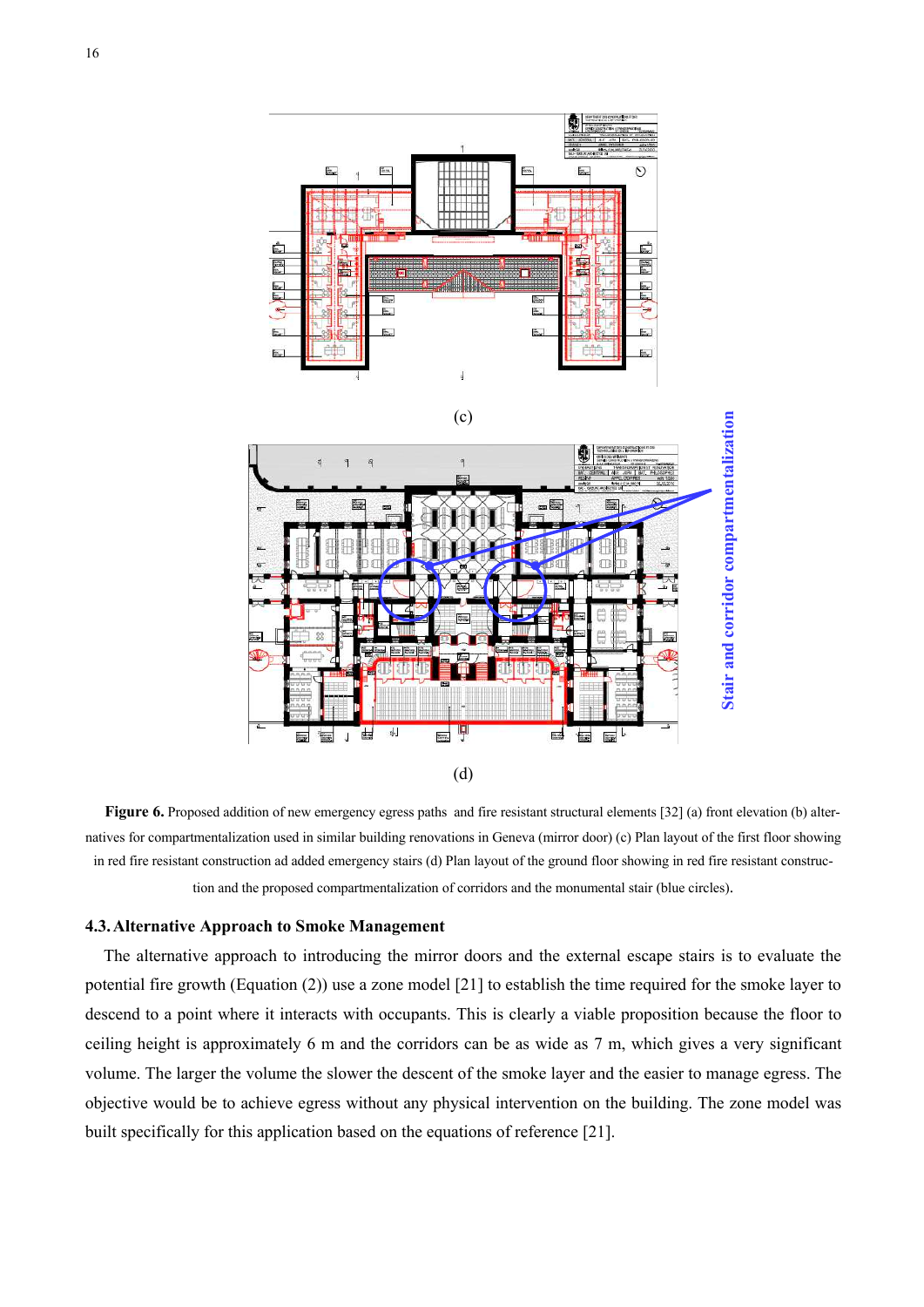A series of fires were analyzed and an example of the results is presented in Figure 8. The egress time has been calculated using simple empirical data for displacement velocities [22] and pre-movement times corresponding to educational facilities [22]. For the example illustrated in Figure 8 the egress time (RSET) is between 180-240 sec. These values were calculated using extremely conservative estimates. The methodology used is based on a free flow approach for the corridors and a density based approach for doors. It is important to note that the calculations presented in Figure 8 are only used for illustration purposes and are not intended as definitive quantifications. While sensitivity analyses were conducted with the fire and the parameters associated to egress, the presentation of these details goes beyond the scope of this paper.

The red and black curve correspond to the height of the smoke layer and the temperature of the smoke layer. The value of " $\alpha = 0.00833$ " which corresponds to a slow growing fire. The corridors are almost free of combustibles; therefore, a slow growing fire is an acceptable growth rate. As can be seen from Figure 8, the smoke layer will descend  $(z(t))$  to approximately to 3 m from the floor when everyone has already evacuated (most conservative). This means that people and smoke will not interact.



Figure 7. Existing building layout (ground floor). Inserted photographs of the egress paths.

Furthermore, the temperature of the smoke layer would have not reached 100°C by the time everyone has left the building. This is a smoke layer temperature that will still maintain safe conditions for occupants. This analysis demonstrates that the building design (i.e. geometry), while not compliant with building regulations, still provides a safe environment for occupants. It is important to note that this example is only presented to illustrate an alternative approach. In an analysis of this nature it is essential to demonstrate adequacy for numerous scenarios under different conditions. Furthermore, it is essential to take into account numerous variables including occupants with limited mobility, redundancies etc. Nevertheless, this example demonstrates that by taking advantage of the geometric characteristics of the building, it is possible to demonstrate that the building is safe while not being compliant.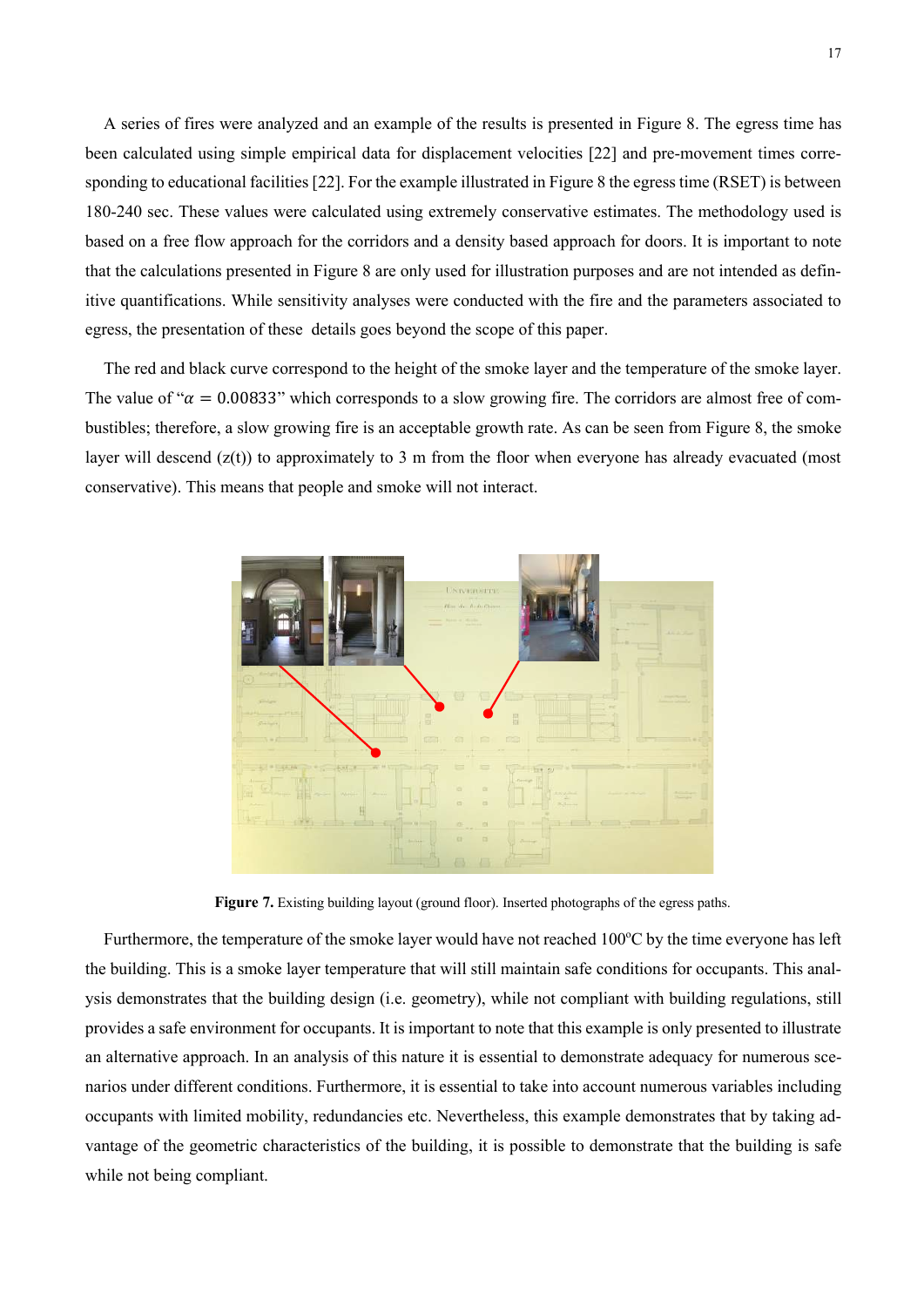

**Figure 8.** Performance evaluation of the egress paths.

In a similar manner, a fire dynamics analysis was conducted to demonstrate that flashover will not occur in any of the compartments. The ceiling height is sufficiently large that common furniture and contents of this building cannot generate sufficient heat to enable flashover to occur. This is of extreme importance because it shows that temperatures within the compartment will not reach values that will threaten the structure nor ignite timber. A compliant solution would require a fire resistance rating for all structural elements in red (Figure 6(a), 6(c) and 6(d)), this will have most likely implied encapsulation or replacement that might have include particularly valuable elements such as the vitreaux. The premise behind the fire resistance rating is the exposure of a structure to a post-flashover fire for a duration capable of consuming the integrity of the fuel content (i.e. time to burn-out) [10]. Given that the fire will not reach flashover, temperatures of the smoke layer can be estimated using a zone model and in this case indicate that they will never exceed 300°C. This is consistent with values presented in the literature [29]. A detailed heat transfer and structural analysis could have been performed to demonstrate that the building structure offers adequate strength, nevertheless the estimated temperatures rendered this analysis unnecessary. Instead, only a heat transfer analysis was performed to establish any areas where a temperature increase, even mild, could create potential structural problems. This analysis identified no areas of concern. The focus then became compartmentalizing the smoke, which implies a detailed inspection of any possible smoke migration paths. Filling these paths to avoid smoke migration is most definitely a much less intrusive intervention.

For the doors, an extremely conservative assessment was made to establish that the doors were thick enough even if extreme charring rates were used to calculate fire damage. Despite the fire not reaching flashover, a localized fire can require the doors to withstand an intense fire for periods much longer than the egress times. So no modifications to the structure are required nor the replacement of the doors. Given that occupants can exit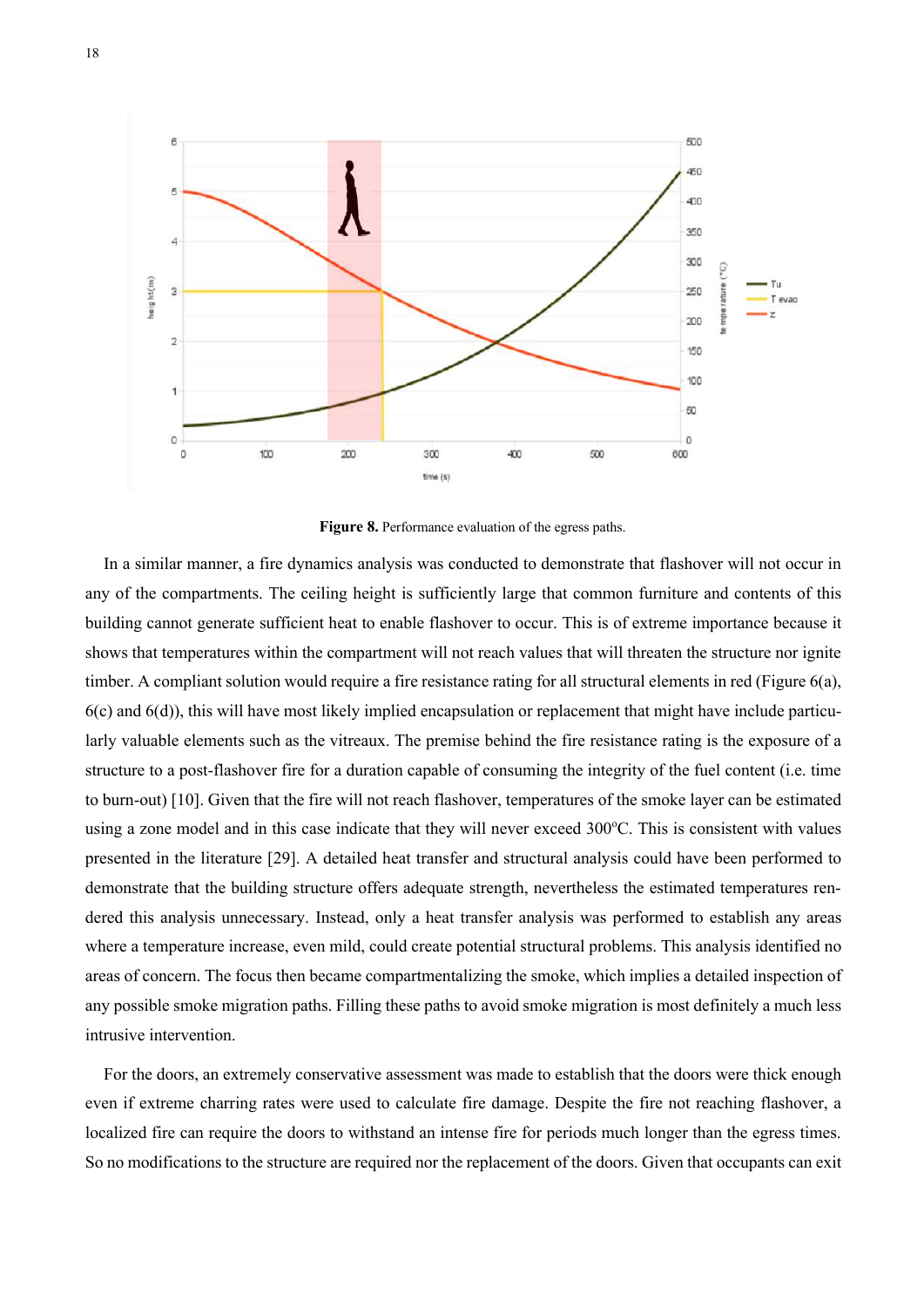without any interaction with the smoke means that no intervention is necessary. The vitreaux can remain, the mirror doors are not necessary and the two proposed new means of escape can be omitted.

Identifying which compartments can attain flashover and establishing typical compartment temperatures allows to identify which sectors of the building are susceptible to significant damage. This is important because it allows to identify which areas of the building will put at risk valuable objects, thus will inform where valuable objects might have to be actively protected or displaced.

# **5. Conclusions**

The solution to fire safety for historic buildings requires a performance assessment to explicitly demonstrate that the necessary fire safety objectives have been met. In the case of historic buildings, the fire safety objectives include life safety but also need to include adequate protection of the patrimony. Currently, the Fire Safety Engineering profession has adequate tools to conduct these analyses, allowing for unprecedented freedom in the manner in which adequate levels of safety are delivered. To be able to implement these tools it is necessary to understand that safety is not only attained by compliance and furthermore that compliance does not mean safety. Many historic buildings have features that make them inherently safe despite not being compliant with current codes. This paper has used an existing renovation as an example to illustrate this. This paper does not intend to question or analyze the approach used for the Bastions Building at the University of Geneva, but to use alternative analyses to demonstrate the options available towards a renovation that will be most respectful of the historical building.

# **6. Acknowledgments**

This work was conducted while on sabbatical at Ecole Polytechnique Fédéral de Lausanne funded by the Landolt & Cia Chair in Innovation for a Sustainable Future. The support of Dr. Michael Woodrow (Foster & Partners) in the analysis of the building is much appreciated. The collaboration of the conservation authorities of the Ville de Genève is also acknowledged. This analysis is not intended to question or to conduct a rigorous fire safety engineering analysis of the buildings discussed but to use them as an example to illustrate a methodological approach.

# **7. References**

[1] Bernardini, G. Fire Safety of Historical Buildings. Traditional Versus Innovative "Behavioural Design" Solutions by Using Wayfinding Systems; 1<sup>st</sup> Edition, Springer International Publishing, 2017.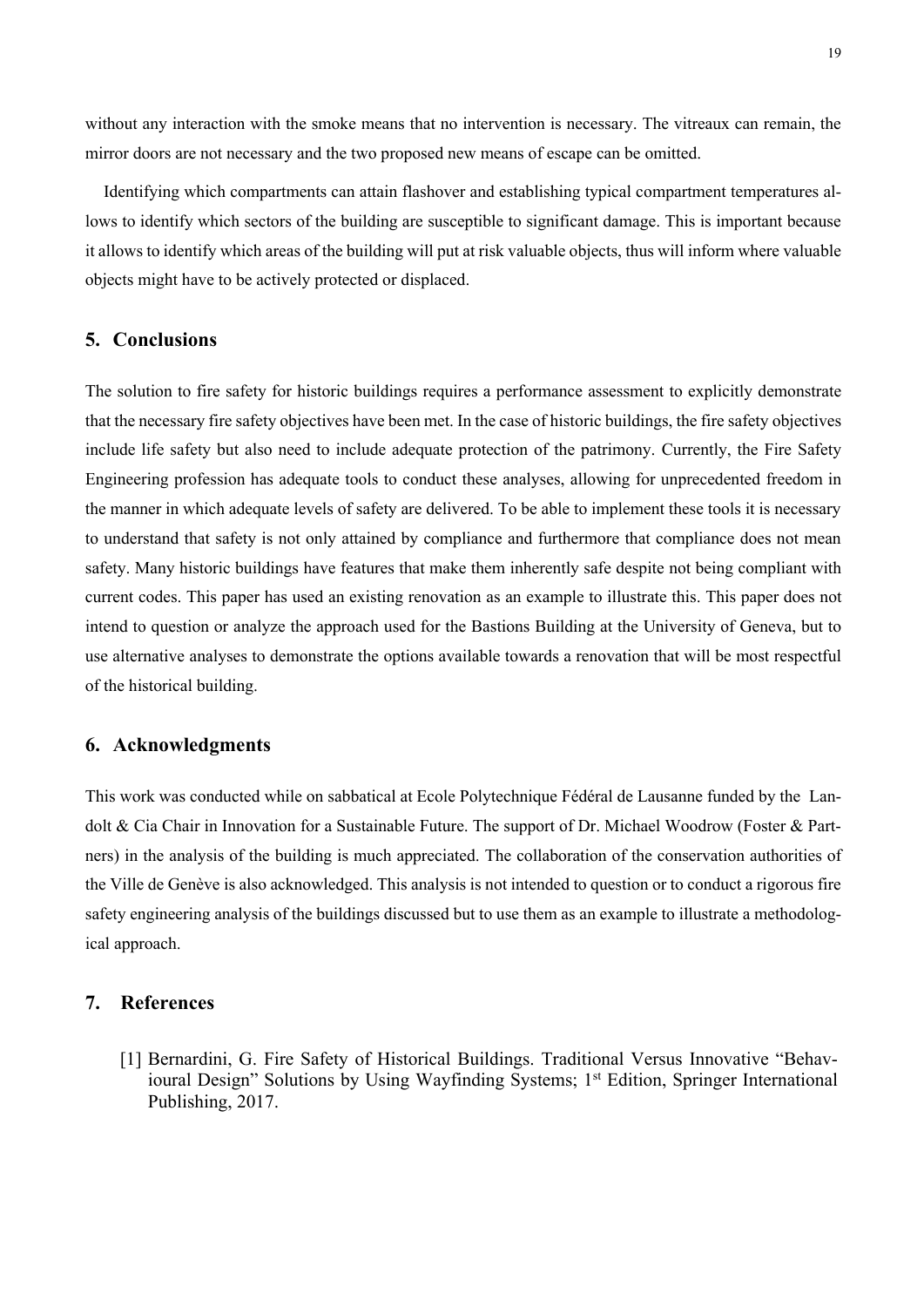- [2] Carattin, E. and Brannigan, V., Controlled evacuation in historical and cultural structures : requirements, limitations and the potential for evacuation models, Proceedings of the 5<sup>th</sup> International Symposium on Human Behavior in Fire, Interscience Communications Ltd., London, UK, pp. 447–459, 2012.
- [3] Ornelas, C.; Guedes, J.M.; Breda-Vázquez, I. Cultural built heritage and intervention criteria: A systematic analysis of building codes and legislation of Southern European countries. Journal of Cultural Heritage 2016, 20, 725–732.
- [4] Almeida, J.E., Rossetti, R.J.F., Coelho, A.L., The importance of prevention and emergency planning in Cultural Buildings, Cultural Heritage and Loss Prevention, 47–54, 2014.
- [5] Marrion, C.E., More effectively addressing fire/disaster challenges to protect our cultural heritage, Journal of Cultural Heritage, 20, 746–749, 2016.
- [6] NFPA 914, Code for Fire Protection of Historic Structures, Quincy, MA, National Fire Protection Association, 2001.
- [7] British Standards Institute, The application on fire safety engineering principles to the design of buildings—Part 6: human factors: life safety strategies—occupant evacuation, behaviour and condition (sub-system 6), PD79746:2004, 2004.
- [8] Watts, J.M. and Solomon R.E., Fire Safety Code for Historic Structures, Fire Technology, 38, 301–310, 2002.
- [9] Bukowski, R.W. and Nuzzolese, V., Performance-based Fire Protection of Historical Structures, Fire Technology, 45, 23–42, 2009.
- [10] ASTM-E-119, Standard Test Methods for Fire Tests of Building Construction and Materials, ASTM, 2015.
- [11] Naziris, I.A., Lagaros, N.D. and Papaioannou, K. Optimized fire protection of cultural heritage structures based on the analytic hierarchy process, Journal of Building Engineering, 8, 292–304, 2016.
- [12] Ibrahim, M.N., Abdul-Hamid, K., Ibrahim, M.S., Mohd-Din, A. and Yunus, R.M.; Yahya, M.R. The Development of Fire Risk Assessment Method for Heritage Building, Procedia Engineering, 20, 317–324, 2011.
- [13] Frosini, G.; Biagini, C.; Capone, P.; Donato, V.; Giusti, T. HBIM and Fire Prevention in Historical Building Heritage Management. In Proceedings of the ISARC 2016 – Proceedings of the 33rd International Symposium on Automation and Robotics in Construction and Mining; Auburn, Alabama, USA, 2016.
- [14] Ferreira, T.M., Vicente, R., Raimundo Mendes da Silva, J.A., Varum, H., Costa, A., Maio, R. Urban fire risk: Evaluation and emergency planning, Journal of Cultural Heritage, 20, 739–745, 2016.
- [15] Ellingwood, B.R. and Wen, Y.K., Risk–benefit-based design decisions for low-probability/high consequence earthquake events in Mid-America, Progress in Structural Engineering and Materials, 7, 56–70, 2005.
- [16] Center for Chemical Process Safety of the American Institue of Chemical Engineers, Guidelines for Developing Quantitative Safety Risk Criteria, New Jersey: John Wiley & Sons, 2009.
- [17] Australian Government, "Work Health and Safety Act," 2011. [Online]. Available: http://www.comlaw.gov.au/Details/C2011A00137.
- [18] R. Robinson and G. Francis, "SFAIRP vs ALARP," in *Conference on Railway Excellence*, Adelaide, 2014.
- [19] Bankoff, G., Lubken, U. and Sand, J., Flammable Cities, Urban Conflagration and the Making of the Modern World, The University of Wisconsin Press, Madison, Wisconsin, 2012.
- [20] Knowles, S.G., The Disaster Experts, Mastering Risk in Modern America, University of Pennsylvania Press, Philadelphia, Pennsylvania, 2011.